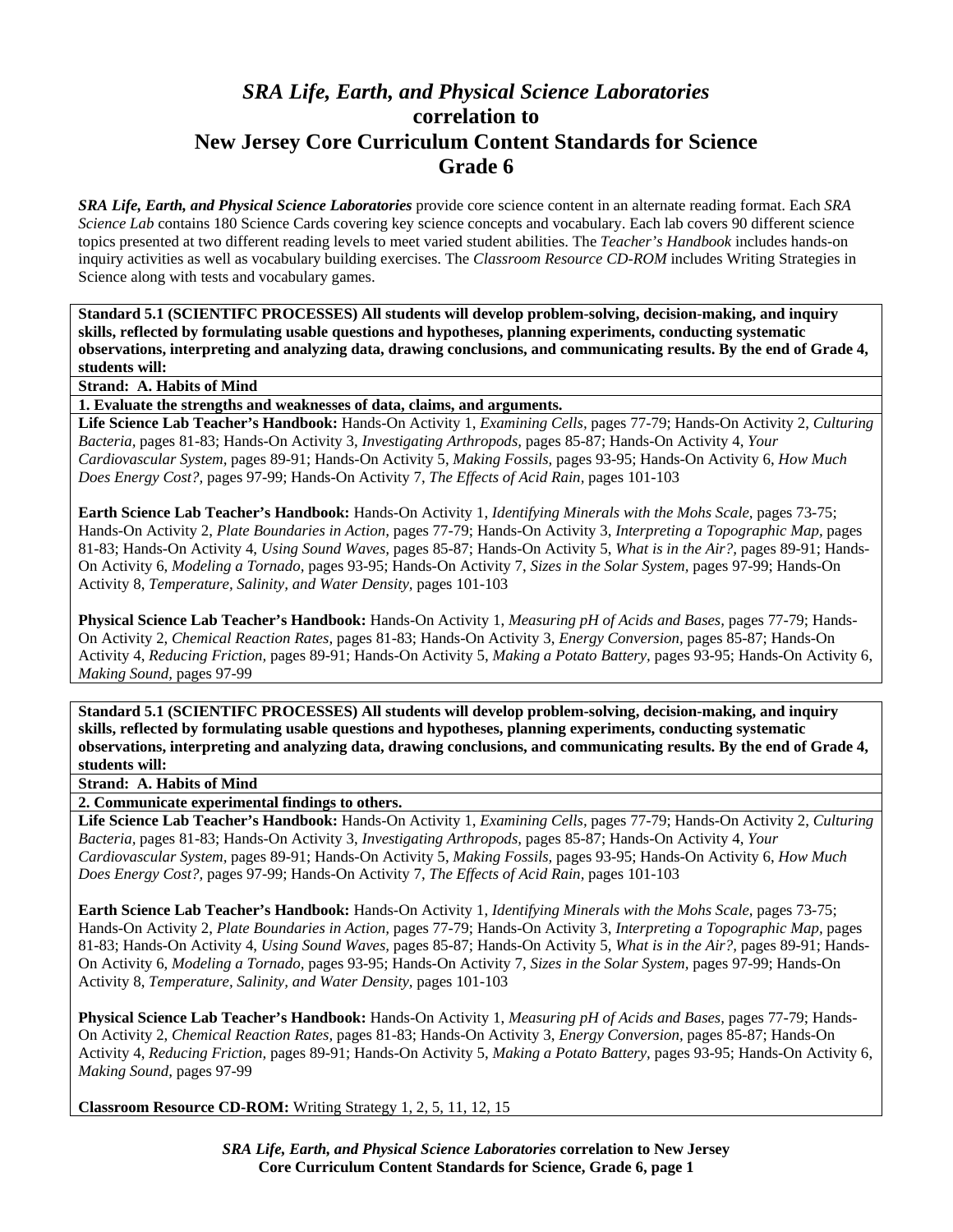**Strand: A. Habits of Mind** 

**3. Recognize that the results of scientific investigations are seldom exactly the same and that replication is often necessary.** 

**Life Science Lab Teacher's Handbook:** Hands-On Activity 1, *Examining Cells,* pages 77-79; Hands-On Activity 2, *Culturing Bacteria,* pages 81-83; Hands-On Activity 3, *Investigating Arthropods,* pages 85-87; Hands-On Activity 4, *Your Cardiovascular System,* pages 89-91; Hands-On Activity 5, *Making Fossils,* pages 93-95; Hands-On Activity 6, *How Much Does Energy Cost?,* pages 97-99; Hands-On Activity 7, *The Effects of Acid Rain,* pages 101-103

**Earth Science Lab Teacher's Handbook:** Hands-On Activity 1, *Identifying Minerals with the Mohs Scale,* pages 73-75; Hands-On Activity 2, *Plate Boundaries in Action,* pages 77-79; Hands-On Activity 3, *Interpreting a Topographic Map,* pages 81-83; Hands-On Activity 4, *Using Sound Waves,* pages 85-87; Hands-On Activity 5, *What is in the Air?,* pages 89-91; Hands-On Activity 6, *Modeling a Tornado,* pages 93-95; Hands-On Activity 7, *Sizes in the Solar System,* pages 97-99; Hands-On Activity 8, *Temperature, Salinity, and Water Density,* pages 101-103

**Physical Science Lab Teacher's Handbook:** Hands-On Activity 1, *Measuring pH of Acids and Bases,* pages 77-79; Hands-On Activity 2, *Chemical Reaction Rates,* pages 81-83; Hands-On Activity 3, *Energy Conversion,* pages 85-87; Hands-On Activity 4, *Reducing Friction,* pages 89-91; Hands-On Activity 5, *Making a Potato Battery,* pages 93-95; Hands-On Activity 6, *Making Sound,* pages 97-99

**Standard 5.1 (SCIENTIFC PROCESSES) All students will develop problem-solving, decision-making, and inquiry skills, reflected by formulating usable questions and hypotheses, planning experiments, conducting systematic observations, interpreting and analyzing data, drawing conclusions, and communicating results. By the end of Grade 4, students will:** 

**Strand: A. Habits of Mind** 

**4. Recognize that curiosity, skepticism, open-mindedness, and honesty are attributes of scientists.** 

**Life Science Lab Teacher's Handbook:** Hands-On Activity 1, *Examining Cells,* pages 77-79; Hands-On Activity 2, *Culturing Bacteria,* pages 81-83; Hands-On Activity 3, *Investigating Arthropods,* pages 85-87; Hands-On Activity 4, *Your Cardiovascular System,* pages 89-91; Hands-On Activity 5, *Making Fossils,* pages 93-95; Hands-On Activity 6, *How Much Does Energy Cost?,* pages 97-99; Hands-On Activity 7, *The Effects of Acid Rain,* pages 101-103

**Earth Science Lab Teacher's Handbook:** Hands-On Activity 1, *Identifying Minerals with the Mohs Scale,* pages 73-75; Hands-On Activity 2, *Plate Boundaries in Action,* pages 77-79; Hands-On Activity 3, *Interpreting a Topographic Map,* pages 81-83; Hands-On Activity 4, *Using Sound Waves,* pages 85-87; Hands-On Activity 5, *What is in the Air?,* pages 89-91; Hands-On Activity 6, *Modeling a Tornado,* pages 93-95; Hands-On Activity 7, *Sizes in the Solar System,* pages 97-99; Hands-On Activity 8, *Temperature, Salinity, and Water Density,* pages 101-103

**Physical Science Lab Teacher's Handbook:** Hands-On Activity 1, *Measuring pH of Acids and Bases,* pages 77-79; Hands-On Activity 2, *Chemical Reaction Rates,* pages 81-83; Hands-On Activity 3, *Energy Conversion,* pages 85-87; Hands-On Activity 4, *Reducing Friction,* pages 89-91; Hands-On Activity 5, *Making a Potato Battery,* pages 93-95; Hands-On Activity 6, *Making Sound,* pages 97-99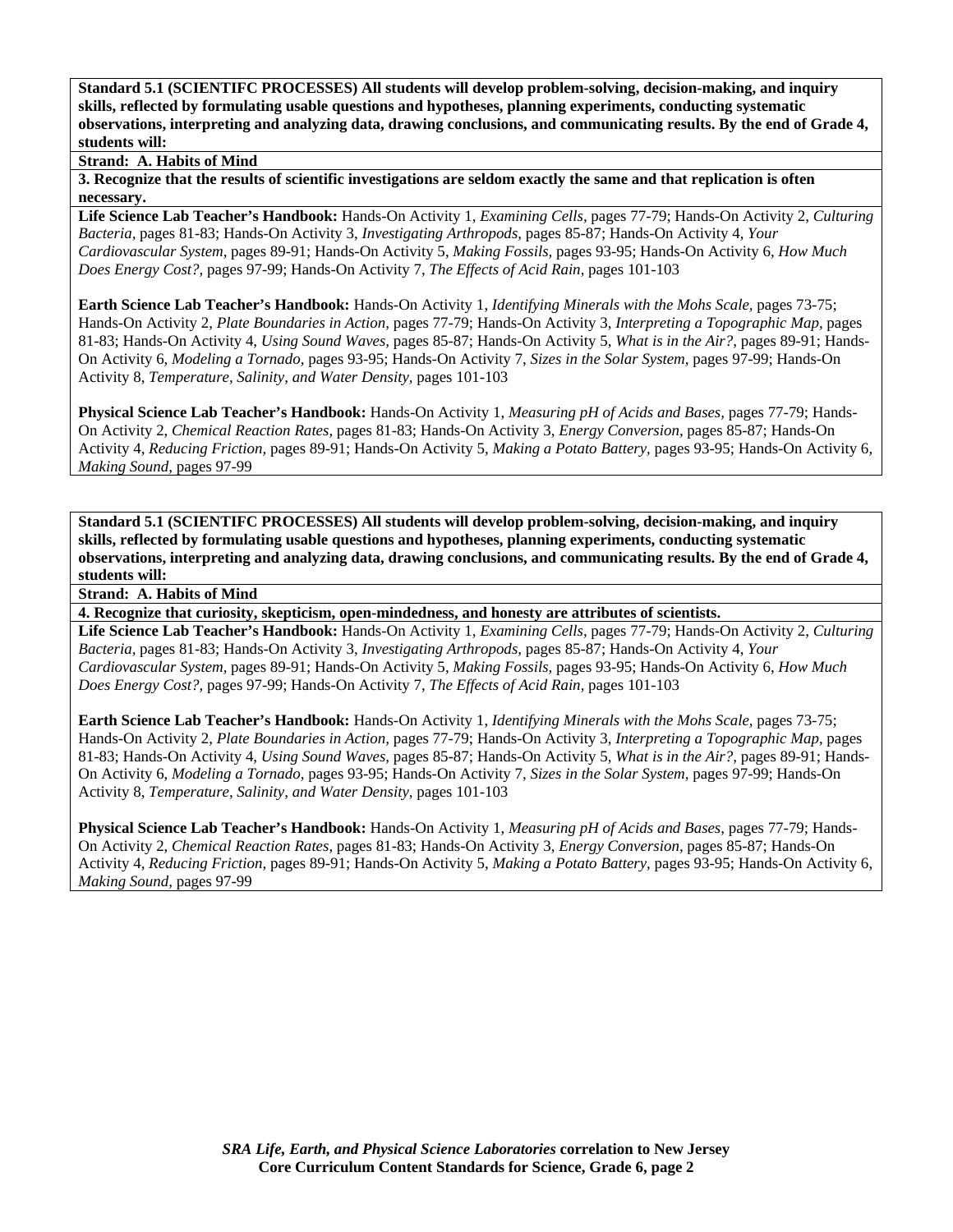**Strand: B. Inquiry and Problem Solving** 

**1. Identify questions and make predictions that can be addresses by conducting investigations.** 

**Life Science Lab Teacher's Handbook:** Hands-On Activity 1, *Examining Cells,* pages 77-79; Hands-On Activity 2, *Culturing Bacteria,* pages 81-83; Hands-On Activity 3, *Investigating Arthropods,* pages 85-87; Hands-On Activity 4, *Your Cardiovascular System,* pages 89-91; Hands-On Activity 5, *Making Fossils,* pages 93-95; Hands-On Activity 6, *How Much Does Energy Cost?,* pages 97-99; Hands-On Activity 7, *The Effects of Acid Rain,* pages 101-103

**Earth Science Lab Teacher's Handbook:** Hands-On Activity 1, *Identifying Minerals with the Mohs Scale,* pages 73-75; Hands-On Activity 2, *Plate Boundaries in Action,* pages 77-79; Hands-On Activity 3, *Interpreting a Topographic Map,* pages 81-83; Hands-On Activity 4, *Using Sound Waves,* pages 85-87; Hands-On Activity 5, *What is in the Air?,* pages 89-91; Hands-On Activity 6, *Modeling a Tornado,* pages 93-95; Hands-On Activity 7, *Sizes in the Solar System,* pages 97-99; Hands-On Activity 8, *Temperature, Salinity, and Water Density,* pages 101-103

**Physical Science Lab Teacher's Handbook:** Hands-On Activity 1, *Measuring pH of Acids and Bases,* pages 77-79; Hands-On Activity 2, *Chemical Reaction Rates,* pages 81-83; Hands-On Activity 3, *Energy Conversion,* pages 85-87; Hands-On Activity 4, *Reducing Friction,* pages 89-91; Hands-On Activity 5, *Making a Potato Battery,* pages 93-95; Hands-On Activity 6, *Making Sound,* pages 97-99

**Classroom Resource CD-ROM:** Writing Strategy 15

**Standard 5.1 (SCIENTIFC PROCESSES) All students will develop problem-solving, decision-making, and inquiry skills, reflected by formulating usable questions and hypotheses, planning experiments, conducting systematic observations, interpreting and analyzing data, drawing conclusions, and communicating results. By the end of Grade 4, students will:** 

**Strand: B. Inquiry and Problem Solving** 

**2. Design and conduct investigations incorporating the use of a control.** 

**Classroom Resource CD-ROM:** Writing Strategy 8, 15, 23

**Standard 5.1 (SCIENTIFC PROCESSES) All students will develop problem-solving, decision-making, and inquiry skills, reflected by formulating usable questions and hypotheses, planning experiments, conducting systematic observations, interpreting and analyzing data, drawing conclusions, and communicating results. By the end of Grade 4, students will:** 

**Strand: B. Inquiry and Problem Solving** 

**3. Collect, organize, and interpret the data that result from experiments.** 

**Classroom Resource CD-ROM:** Writing Strategy 15, 16, 22, 24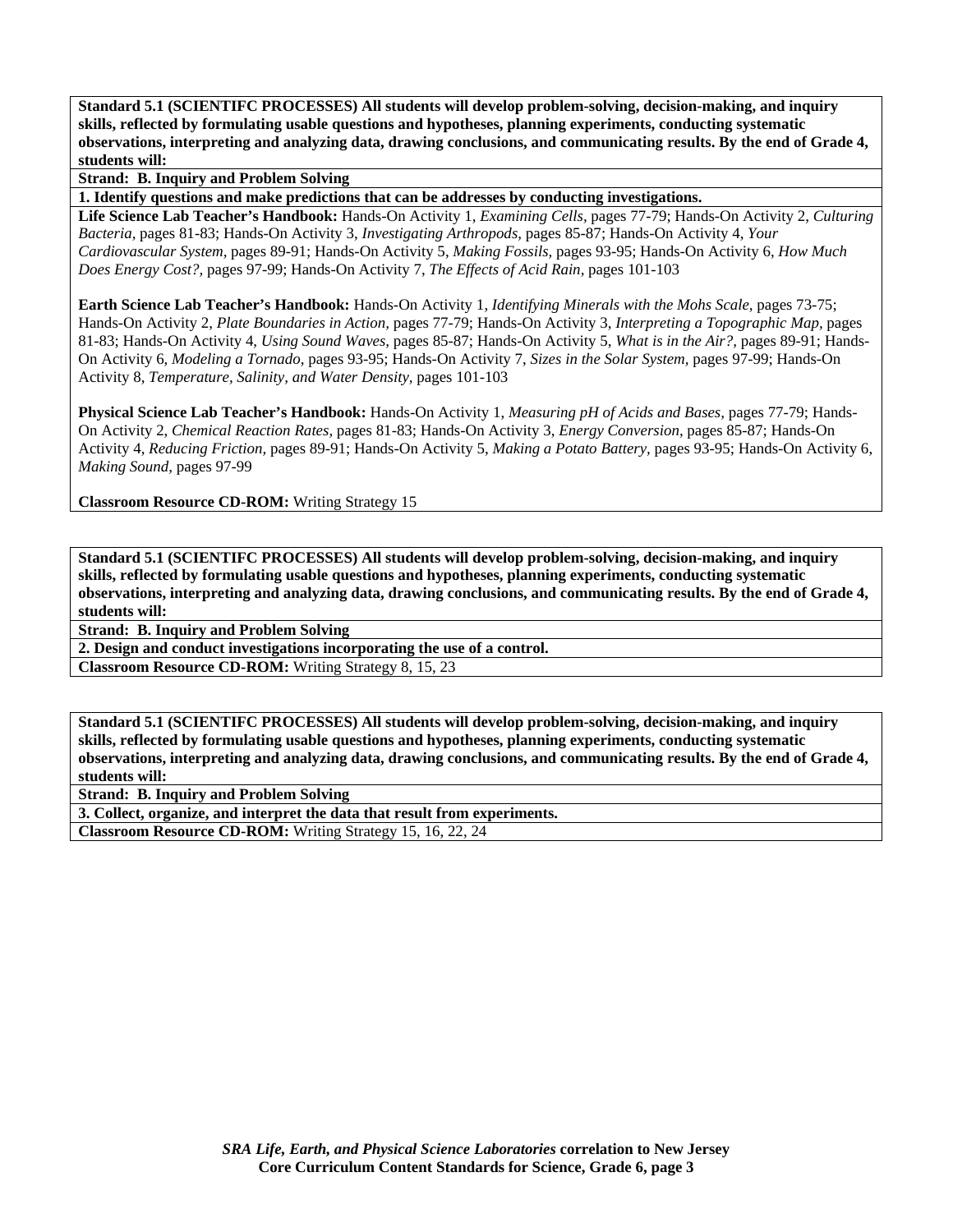## **Strand: C. Safety**

**1. Know when and how to use appropriate safety equipment with all classroom materials.** 

**Life Science Lab Teacher's Handbook:** Hands-On Activity 1, *Examining Cells,* pages 77-79; Hands-On Activity 2, *Culturing Bacteria,* pages 81-83; Hands-On Activity 3, *Investigating Arthropods,* pages 85-87; Hands-On Activity 4, *Your Cardiovascular System,* pages 89-91; Hands-On Activity 5, *Making Fossils,* pages 93-95; Hands-On Activity 6, *How Much Does Energy Cost?,* pages 97-99; Hands-On Activity 7, *The Effects of Acid Rain,* pages 101-103

**Earth Science Lab Teacher's Handbook:** Hands-On Activity 1, *Identifying Minerals with the Mohs Scale,* pages 73-75; Hands-On Activity 2, *Plate Boundaries in Action,* pages 77-79; Hands-On Activity 3, *Interpreting a Topographic Map,* pages 81-83; Hands-On Activity 4, *Using Sound Waves,* pages 85-87; Hands-On Activity 5, *What is in the Air?,* pages 89-91; Hands-On Activity 6, *Modeling a Tornado,* pages 93-95; Hands-On Activity 7, *Sizes in the Solar System,* pages 97-99; Hands-On Activity 8, *Temperature, Salinity, and Water Density,* pages 101-103

**Physical Science Lab Teacher's Handbook:** Hands-On Activity 1, *Measuring pH of Acids and Bases,* pages 77-79; Hands-On Activity 2, *Chemical Reaction Rates,* pages 81-83; Hands-On Activity 3, *Energy Conversion,* pages 85-87; Hands-On Activity 4, *Reducing Friction,* pages 89-91; Hands-On Activity 5, *Making a Potato Battery,* pages 93-95; Hands-On Activity 6, *Making Sound,* pages 97-99

**Classroom Resource CD-ROM:** Writing Strategy 15

**Standard 5.1 (SCIENTIFC PROCESSES) All students will develop problem-solving, decision-making, and inquiry skills, reflected by formulating usable questions and hypotheses, planning experiments, conducting systematic observations, interpreting and analyzing data, drawing conclusions, and communicating results. By the end of Grade 4, students will:** 

**Strand: C. Safety** 

**2. Understand and practice safety procedures for conducting science investigations.** 

**Life Science Lab Teacher's Handbook:** Hands-On Activity 1, *Examining Cells,* pages 77-79; Hands-On Activity 2, *Culturing Bacteria,* pages 81-83; Hands-On Activity 3, *Investigating Arthropods,* pages 85-87; Hands-On Activity 4, *Your Cardiovascular System,* pages 89-91; Hands-On Activity 5, *Making Fossils,* pages 93-95; Hands-On Activity 6, *How Much Does Energy Cost?,* pages 97-99; Hands-On Activity 7, *The Effects of Acid Rain,* pages 101-103

**Earth Science Lab Teacher's Handbook:** Hands-On Activity 1, *Identifying Minerals with the Mohs Scale,* pages 73-75; Hands-On Activity 2, *Plate Boundaries in Action,* pages 77-79; Hands-On Activity 3, *Interpreting a Topographic Map,* pages 81-83; Hands-On Activity 4, *Using Sound Waves,* pages 85-87; Hands-On Activity 5, *What is in the Air?,* pages 89-91; Hands-On Activity 6, *Modeling a Tornado,* pages 93-95; Hands-On Activity 7, *Sizes in the Solar System,* pages 97-99; Hands-On Activity 8, *Temperature, Salinity, and Water Density,* pages 101-103

**Physical Science Lab Teacher's Handbook:** Hands-On Activity 1, *Measuring pH of Acids and Bases,* pages 77-79; Hands-On Activity 2, *Chemical Reaction Rates,* pages 81-83; Hands-On Activity 3, *Energy Conversion,* pages 85-87; Hands-On Activity 4, *Reducing Friction,* pages 89-91; Hands-On Activity 5, *Making a Potato Battery,* pages 93-95; Hands-On Activity 6, *Making Sound,* pages 97-99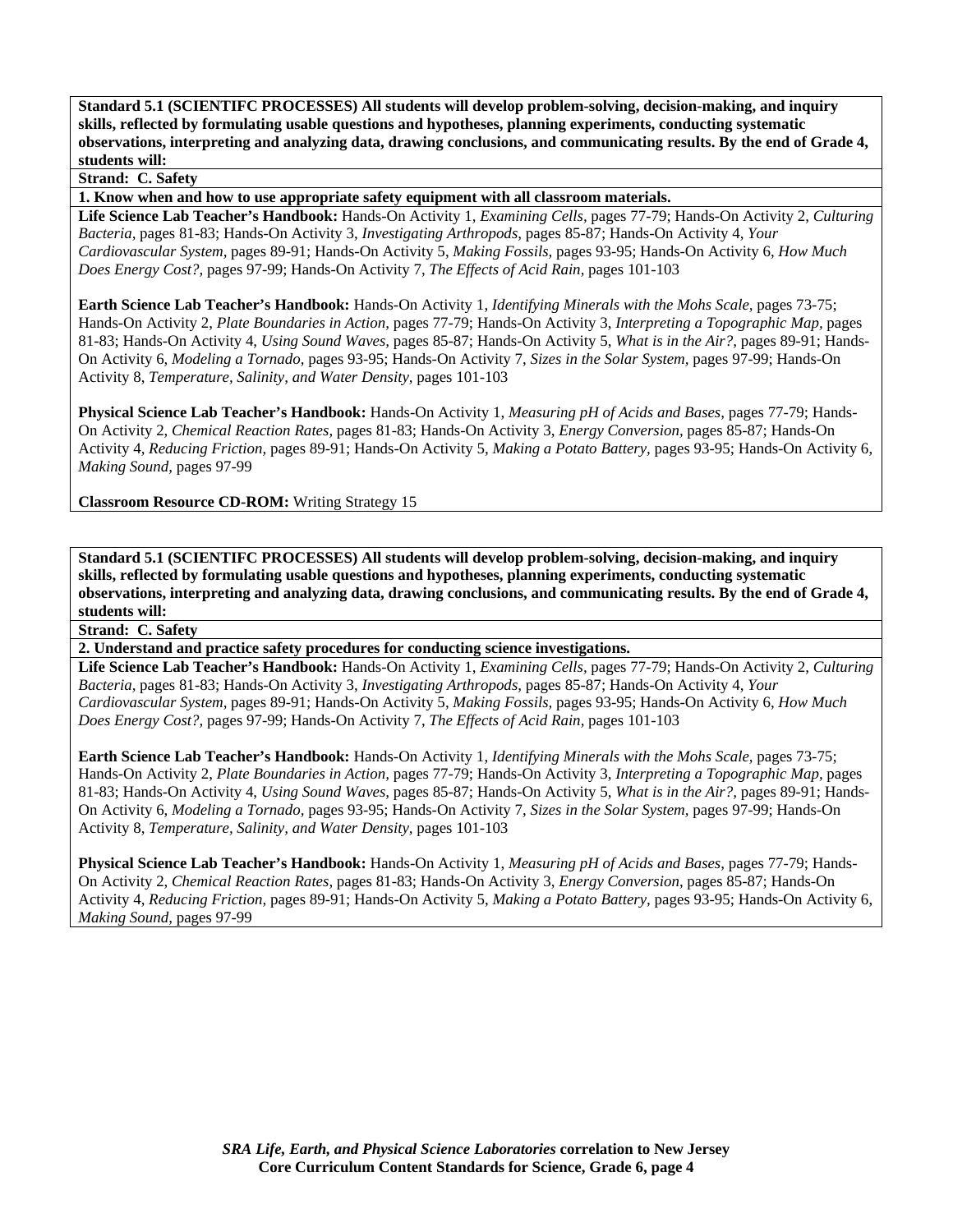**Standard 5.2 (SCIENCE AND SOCIETY) All students will develop an understanding of how people of various cultures have contributed to the advancement of science and technology, and how major discoveries and events have advanced science and technology.** 

**Strand: A. Cultural Contributions** 

**1. Recognize that scientific theories** 

- **Develop over time**
- **Depend on the contributions of many people**
- **Reflect the social and political climate of their time.**

Life Science Lab, Level A: Card 5 Life Science Lab. Level B: Card 5

**Earth Science Lab, Level A: Cards 10, 68, 72, 78 Earth Science Lab, Level B: Cards 10, 68, 72, 78** 

**Physical Science Lab, Level A: Cards 3, 53, 59** Physical Science Lab, Level B: Cards 3, 53, 59

**Standard 5.2 (SCIENCE AND SOCIETY) All students will develop an understanding of how people of various cultures have contributed to the advancement of science and technology, and how major discoveries and events have advanced science and technology.** 

**Strand: A. Cultural Contributions** 

**2. Know that scientists are men and women of many cultures who often work together to solve scientific and technological problems.** 

Life Science Lab, Level A: Cards 2, 5, 46, 59 Life Science Lab, Level B: Cards 2, 5, 46, 59

**Earth Science Lab, Level A: Cards 16, 68, 72, 78 Earth Science Lab, Level B: Cards 16, 68, 72, 78** 

Physical Science Lab, Level A: Cards 3, 7, 17, 55 Physical Science Lab, Level B: Cards 3, 7, 17, 55

**Standard 5.2 (SCIENCE AND SOCIETY) All students will develop an understanding of how people of various cultures have contributed to the advancement of science and technology, and how major discoveries and events have advanced science and technology.** 

**Strand: A. Cultural Contributions** 

**3. Describe how different people in different cultures have made and continue to make contributions to science and technology.** 

Life Science Lab, Level A: Cards 25, 46, 59 **Life Science Lab, Level B: Cards 25, 46, 59** 

**Earth Science Lab, Level A: Cards 16, 68, 72, 78 Earth Science Lab, Level B:** Cards 16, 68, 72, 78

Physical Science Lab, Level A: Cards 3, 7, 17, 55 Physical Science Lab, Level B: Cards 3, 7, 17, 55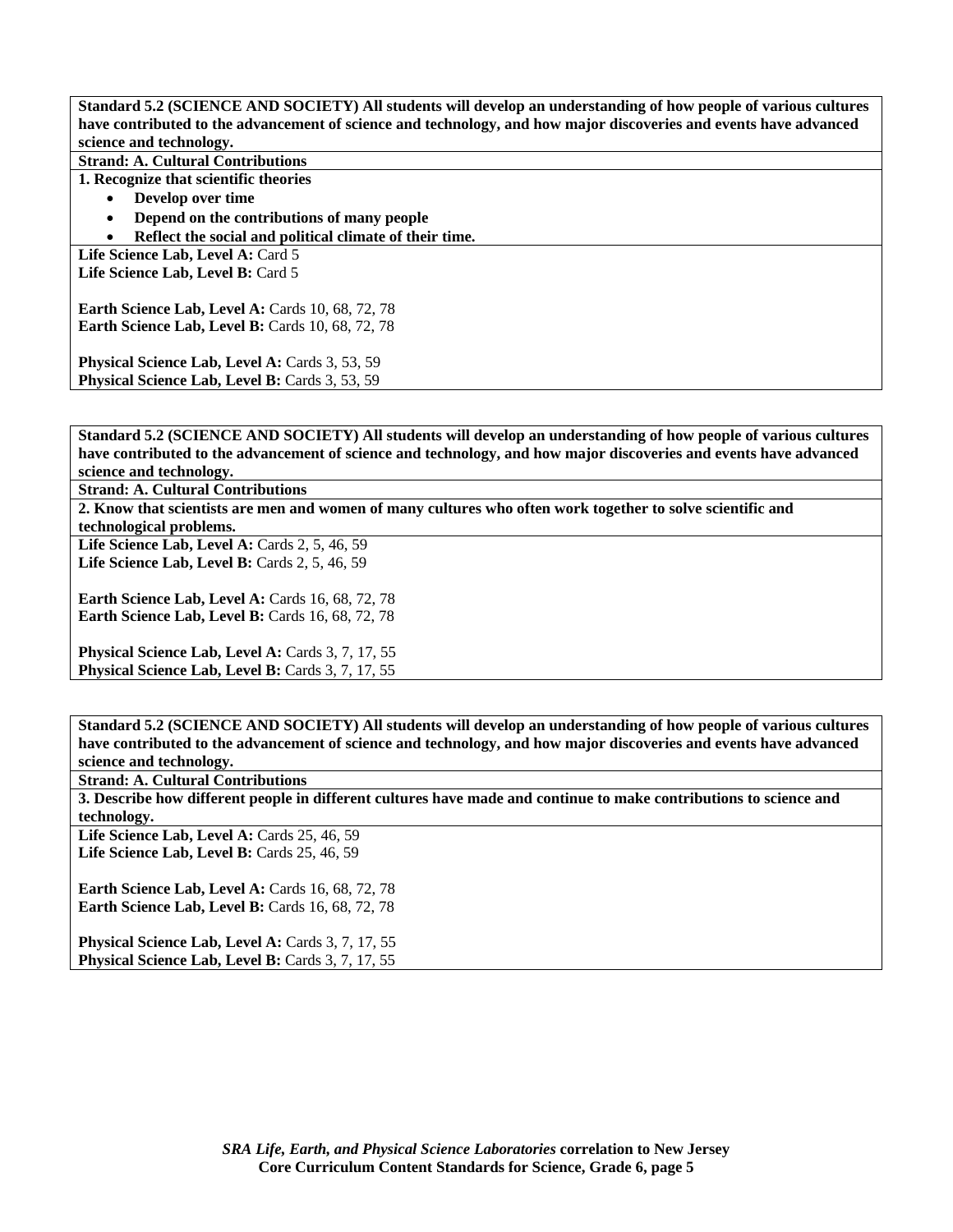**Standard 5.2 (SCIENCE AND SOCIETY) All students will develop an understanding of how people of various cultures have contributed to the advancement of science and technology, and how major discoveries and events have advanced science and technology.** 

**Strand: B. Historical Perspectives** 

**1. Describe the impact of major events and people in the history of science and technology, in conjunction with other world events.** 

Life Science Lab, Level A: Cards 2, 5, 46, 49, 59, 64, 69, 83, 87, 88, 89, 90 **Life Science Lab, Level B:** Cards 2, 5, 46, 49, 59, 64, 69, 83, 87, 88, 89, 90

**Earth Science Lab, Level A: Cards 10, 16, 20, 31, 37, 51, 54, 68, 70, 72, 78, 79, 80, 81, 88 Earth Science Lab, Level B:** Cards 10, 16, 20, 31, 37, 51, 54, 68, 70, 72, 78, 79, 80, 81, 88

**Physical Science Lab, Level A: Cards 3, 7, 17, 33, 35, 55, 76, 81, 84, 90 Physical Science Lab, Level B:** Cards 3, 7, 17, 33, 35, 55, 76, 81, 84, 90

**Standard 5.2 (SCIENCE AND SOCIETY) All students will develop an understanding of how people of various cultures have contributed to the advancement of science and technology, and how major discoveries and events have advanced science and technology.** 

**Strand: B. Historical Perspectives** 

**2. Describe the development and exponential growth of scientific knowledge and technological innovations.** 

Life Science Lab, Level A: Cards 5, 49, 59, 64, 69, 83, 87, 88, 89, 90 Life Science Lab, Level B: Cards 5, 49, 59, 64, 69, 83, 87, 88, 89, 90

**Earth Science Lab, Level A:** Cards 16, 20, 31, 37, 51, 54, 70, 79, 80, 81, 88 **Earth Science Lab, Level B:** Cards 16, 20, 31, 37, 51, 54, 70, 79, 80, 81, 88

**Physical Science Lab, Level A: Cards 33, 35, 76, 81, 84, 90 Physical Science Lab, Level B:** Cards 33, 35, 76, 81, 84, 90

**Standard 5.3 (MATHEMATICAL APPLICATIONS) All students will integrate mathematics as a tool for problemsolving in science, and as a means of expressing and/or modeling scientific theories.** 

**Strand: A. Numerical Operations** 

**1. Express quantities using appropriate number formats.** 

- **Decimals**
- **Percents**
- **Scientific notation.**

**Life Science Lab Teacher's Handbook:** Hands-On Activity 4, *Your Cardiovascular System,* pages 89-91; Hands-On Activity 6, *How Much Does Energy Cost?,* pages 97-99

**Earth Science Lab Teacher's Handbook:** Hands-On Activity 3, *Interpreting a Topographic Map,* pages 81-83; Hands-On Activity 7, *Sizes in the Solar System,* pages 97-99; Hands-On Activity 8, *Temperature, Salinity, and Water Density,* pages 101- 103

**Physical Science Lab Teacher's Handbook:** Hands-On Activity 1, *Measuring pH of Acids and Bases,* pages 77-79; Hands-On Activity 2, *Chemical Reaction Rates,* pages 81-83; Hands-On Activity 3, *Energy Conversion,* pages 85-87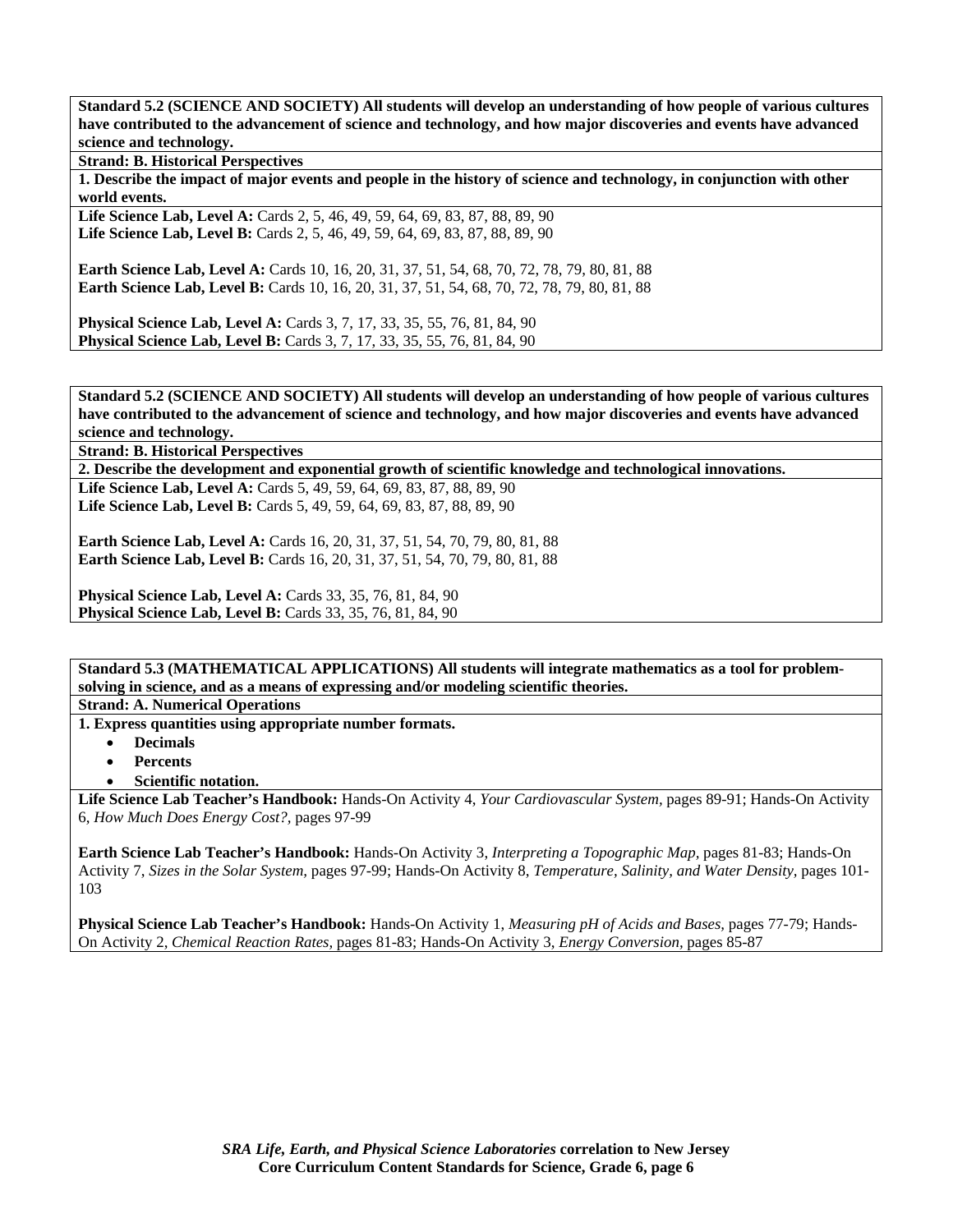**Standard 5.3 (MATHEMATICAL APPLICATIONS) All students will integrate mathematics as a tool for problemsolving in science, and as a means of expressing and/or modeling scientific theories.** 

**Strand: B. Geometry and Measurement** 

**1. Perform mathematical computation using labeled quantities and express answers in correctly derived units.** 

**Life Science Lab Teacher's Handbook:** Hands-On Activity 2, *Culturing Bacteria,* pages 81-83; Hands-On Activity 4, *Your Cardiovascular System,* pages 89-91; Hands-On Activity 6, *How Much Does Energy Cost?,* pages 97-99; Hands-On Activity 7, *The Effects of Acid Rain,* pages 101-103

**Earth Science Lab Teacher's Handbook:** Hands-On Activity 3, *Interpreting a Topographic Map,* pages 81-83; Hands-On Activity 7, *Sizes in the Solar System,* pages 97-99; Hands-On Activity 8, *Temperature, Salinity, and Water Density,* pages 101- 103

**Physical Science Lab Teacher's Handbook:** Hands-On Activity 1, *Measuring pH of Acids and Bases,* pages 77-79; Hands-On Activity 2, *Chemical Reaction Rates,* pages 81-83; Hands-On Activity 3, *Energy Conversion,* pages 85-87

**Standard 5.3 (MATHEMATICAL APPLICATIONS) All students will integrate mathematics as a tool for problemsolving in science, and as a means of expressing and/or modeling scientific theories.** 

**Strand: C. Patterns and Algebra** 

**1. Express physical relationships in terms of mathematical equations derived from collected data. Life Science Lab Teacher's Handbook:** Hands-On Activity 4, *Your Cardiovascular System,* pages 89-91; Hands-On Activity 6, *How Much Does Energy Cost?,* pages 97-99

**Earth Science Lab Teacher's Handbook:** Hands-On Activity 3, *Interpreting a Topographic Map,* pages 81-83; Hands-On Activity 7, *Sizes in the Solar System,* pages 97-99; Hands-On Activity 8, *Temperature, Salinity, and Water Density,* pages 101- 103

**Physical Science Lab Teacher's Handbook:** Hands-On Activity 1, *Measuring pH of Acids and Bases,* pages 77-79; Hands-On Activity 2, *Chemical Reaction Rates,* pages 81-83; Hands-On Activity 3, *Energy Conversion,* pages 85-87

**Standard 5.3 (MATHEMATICAL APPLICATIONS) All students will integrate mathematics as a tool for problemsolving in science, and as a means of expressing and/or modeling scientific theories.** 

**Strand: D. Data Analysis and Probability** 

**1. Represent and describe mathematical relationships among variables using graphs and tables.** 

**Life Science Lab Teacher's Handbook:** Hands-On Activity 2, *Culturing Bacteria,* pages 81-83; Hands-On Activity 3, *Investigating Arthropods,* pages 85-87; Hands-On Activity 4, *Your Cardiovascular System,* pages 89-91; Hands-On Activity 7, *The Effects of Acid Rain,* pages 101-103

**Earth Science Lab Teacher's Handbook:** Hands-On Activity 1, *Identifying Minerals with the Mohs Scale,* pages 73-75; Hands-On Activity 3, *Interpreting a Topographic Map,* pages 81-83; Hands-On Activity 5, *What is in the Air?,* pages 89-91; Hands-On Activity 7, *Sizes in the Solar System,* pages 97-99; Hands-On Activity 8, *Temperature, Salinity, and Water Density,* pages 101-103

**Physical Science Lab Teacher's Handbook:** Hands-On Activity 1, *Measuring pH of Acids and Bases,* pages 77-79; Hands-On Activity 2, *Chemical Reaction Rates,* pages 81-83; Hands-On Activity 3, *Energy Conversion,* pages 85-87; Hands-On Activity 4, *Reducing Friction,* pages 89-91; Hands-On Activity 6, *Making Sound,* pages 97-99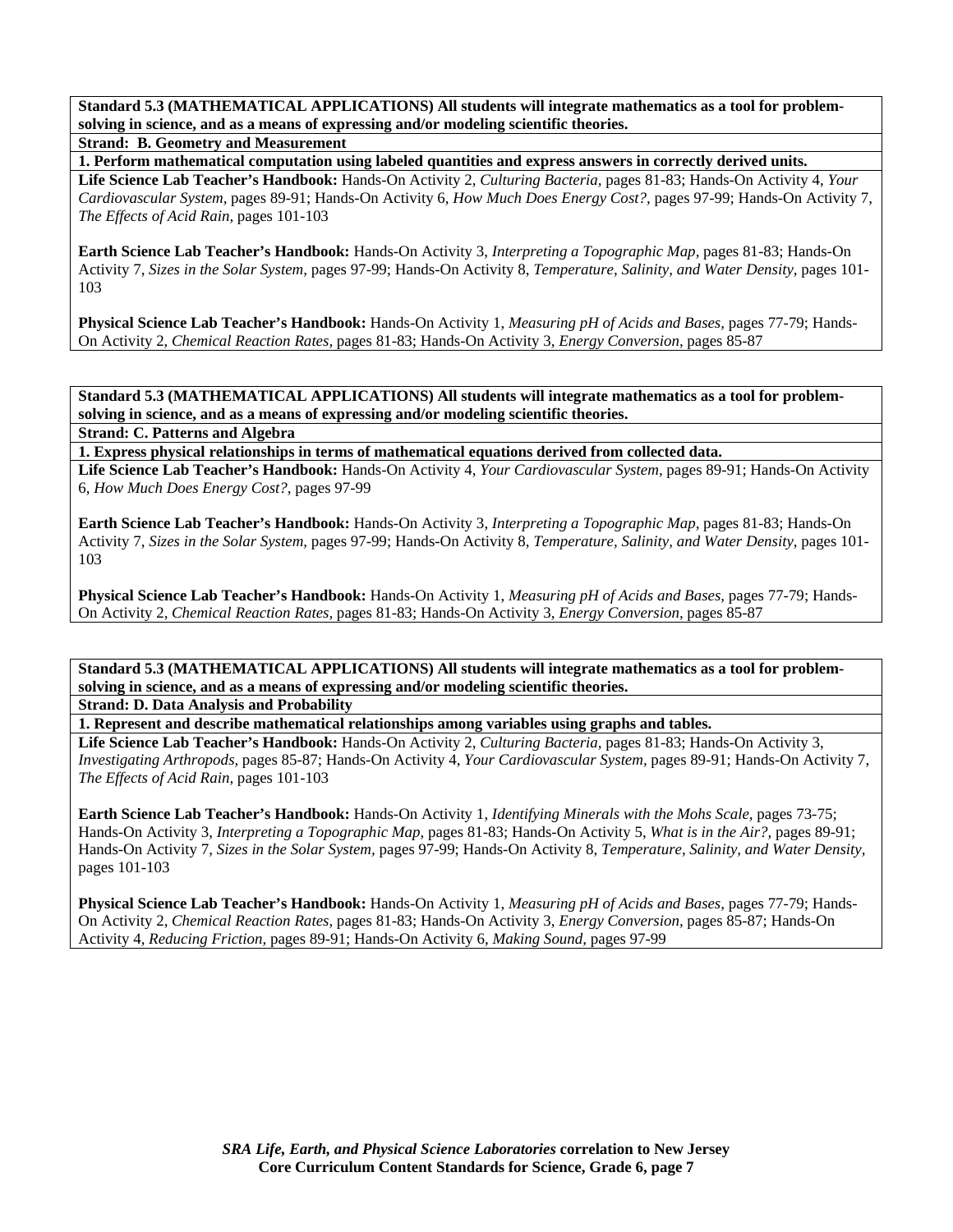**Standard 5.3 (MATHEMATICAL APPLICATIONS) All students will integrate mathematics as a tool for problemsolving in science, and as a means of expressing and/or modeling scientific theories.** 

**Strand: D. Data Analysis and Probability** 

**2. Analyze experimental data sets using measures of central tendency.** 

- **Mean**
- **Mode**
- **Median.**

**Life Science Lab Teacher's Handbook:** Hands-On Activity 2, *Culturing Bacteria,* pages 81-83; Hands-On Activity 4, *Your Cardiovascular System,* pages 89-91; Hands-On Activity 6, *How Much Does Energy Cost?,* pages 97-99

**Earth Science Lab Teacher's Handbook:** Hands-On Activity 8, *Temperature, Salinity, and Water Density,* pages 101-103

**Physical Science Lab Teacher's Handbook:** Hands-On Activity 3, *Energy Conversion,* pages 85-87

**Standard 5.3 (MATHEMATICAL APPLICATIONS) All students will integrate mathematics as a tool for problemsolving in science, and as a means of expressing and/or modeling scientific theories.** 

**Strand: D. Data Analysis and Probability** 

**3. Construct and use a graph of experimental data to draw a line of best fit and identify a linear relationship between variables.** 

**Life Science Lab Teacher's Handbook:** Hands-On Activity 4, *Your Cardiovascular System,* pages 89-91

**Earth Science Lab Teacher's Handbook:** Hands-On Activity 3, *Interpreting a Topographic Map,* pages 81-83

**Standard 5.3 (MATHEMATICAL APPLICATIONS) All students will integrate mathematics as a tool for problemsolving in science, and as a means of expressing and/or modeling scientific theories.** 

**Strand: D. Data Analysis and Probability** 

**4. Use computer spreadsheets, graphing and database applications to assist in quantitative analysis of data. Life Science Lab Teacher's Handbook:** Hands-On Activity 2, *Culturing Bacteria,* pages 81-83

**Standard 5.4 (NATURE AND PROCESS OF TECHNOLOGY All students will understand the interrelationships between science and technology and develop a conceptual understanding of the nature and process of technology. Strand: A. Science and Technology** 

**1. Distinguish between things that occur in nature and those that have been designed to solve human problems.** 

Life Science Lab, Level A: Cards 5, 59, 83 Life Science Lab, Level B: Cards 5, 59, 83

**Earth Science Lab, Level A: Cards 20, 31, 79, 80, 81, 88 Earth Science Lab, Level B:** Cards 20, 31, 79, 80, 81, 88

**Physical Science Lab, Level A:** Cards 3, 33, 34, 35, 63, 64, 68, 69, 70, 71, 72, 73, 76, 81, 83, 84, 90 **Physical Science Lab, Level B:** Cards 3, 33, 34, 35, 63, 64, 68, 69, 70, 71, 72, 73, 76, 81, 83, 84, 90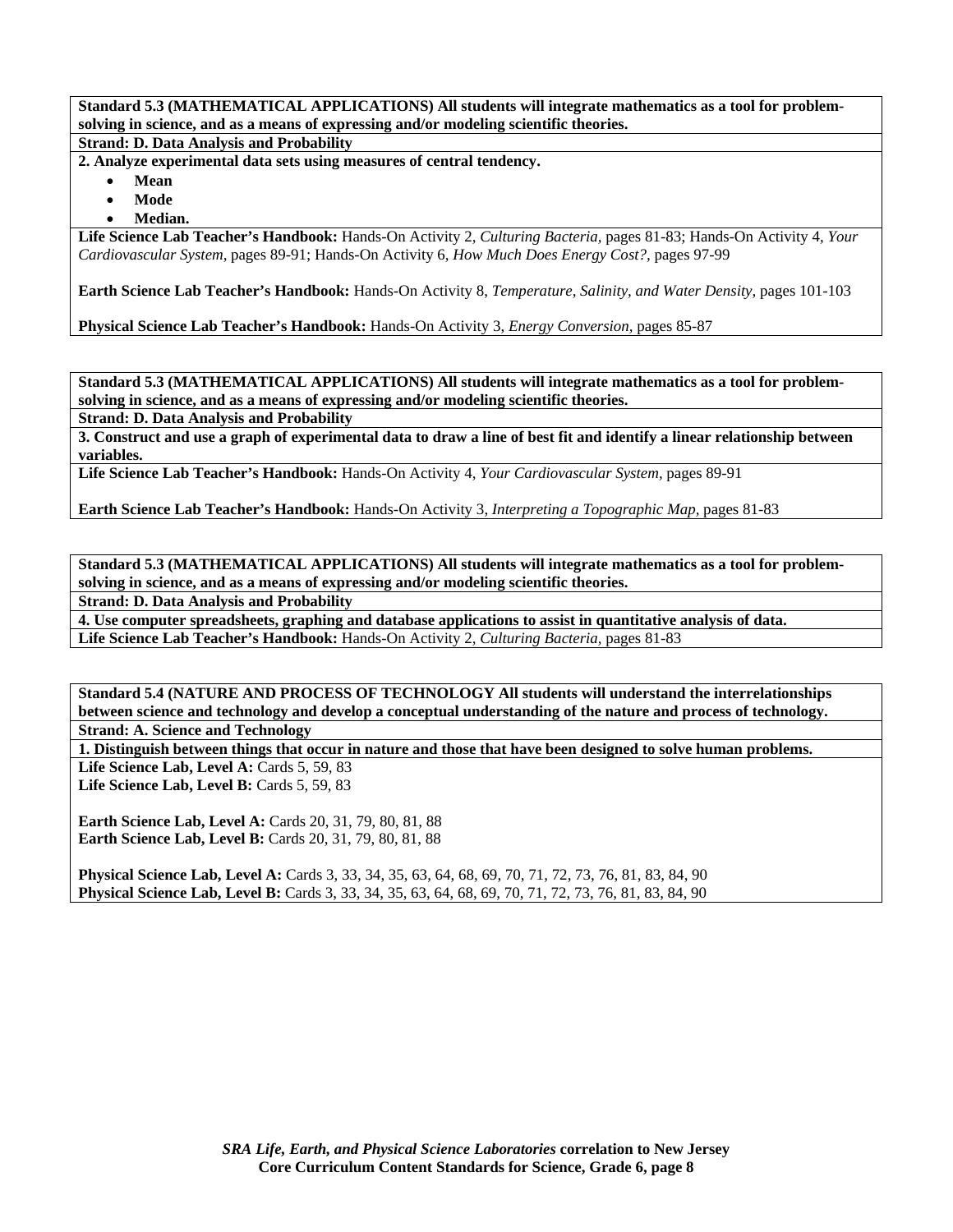**Standard 5.4 (NATURE AND PROCESS OF TECHNOLOGY All students will understand the interrelationships between science and technology and develop a conceptual understanding of the nature and process of technology. Strand: B. Nature of Technology** 

**1. Demonstrate how measuring instruments are used to gather information in order to design things that work properly.** 

**Life Science Lab Teacher's Handbook:** Hands-On Activity 4, *Your Cardiovascular System,* pages 89-91; Hands-On Activity 7, *The Effects of Acid Rain,* pages 101-103

**Earth Science Lab Teacher's Handbook:** Hands-On Activity 1, *Identifying Minerals with the Mohs Scale,* pages 73-75; Hands-On Activity 3, *Interpreting a Topographic Map,* pages 81-83; Hands-On Activity 7, *Sizes in the Solar System,* pages 97- 99; Hands-On Activity 8, *Temperature, Salinity, and Water Density,* pages 101-103

**Physical Science Lab Teacher's Handbook:** Hands-On Activity 1, *Measuring pH of Acids and Bases,* pages 77-79; Hands-On Activity 2, *Chemical Reaction Rates,* pages 81-83; Hands-On Activity 3, *Energy Conversion,* pages 85-87; Hands-On Activity 4, *Reducing Friction,* pages 89-91; Hands-On Activity 6, *Making Sound,* pages 97-99

**Standard 5.4 (NATURE AND PROCESS OF TECHNOLOGY All students will understand the interrelationships between science and technology and develop a conceptual understanding of the nature and process of technology. Strand: C. Technological Design** 

**1. Select a technological problem and describe the criteria and constraints that are addressed in solving the problem.**  This concept is not covered at this level.

**Standard 5.4 (NATURE AND PROCESS OF TECHNOLOGY All students will understand the interrelationships between science and technology and develop a conceptual understanding of the nature and process of technology. Strand: C. Technological Design** 

**2. Identify the basic components of a technological system:** 

- **Input**
- **Process**
- **Output**
- **Feedback.**

This concept is not covered at this level.

**Standard 5.5 (CHARACTERISTICS OF LIFE) All students will gain an understanding of the structure, characteristics, and basic needs of organisms and will investigate the diversity of life.** 

**Strand: A. Matter, Energy, and Organizations in Living Systems** 

**1. Explain how systems of the human body are interrelated and regulate the body's internal environment.** 

**Life Science Lab, Level A:** Cards 44, 45, 46, 47, 48, 49, 50, 51, 52, 53, 54, 55, 56, 57, 58

Life Science Lab, Level B: Cards 44, 45, 46, 47, 48, 49, 50, 51, 52, 53, 54, 55, 56, 57, 58

**Life Science Lab Teacher's Handbook:** Hands-On Activity 4, *Your Cardiovascular System,* pages 89-91

**Standard 5.5 (CHARACTERISTICS OF LIFE) All students will gain an understanding of the structure, characteristics, and basic needs of organisms and will investigate the diversity of life.** 

**Strand: A. Matter, Energy, and Organizations in Living Systems** 

**2. Identify and describe the structure and function of cells and cell parts.** 

**Life Science Lab, Level A: Cards 5, 6, 7, 8, 9, 10** 

**Life Science Lab, Level B:** Cards 5, 6, 7, 8, 9, 10

**Life Science Lab Teacher's Handbook:** Hands-On Activity 1, *Examining Cells,* pages 77-79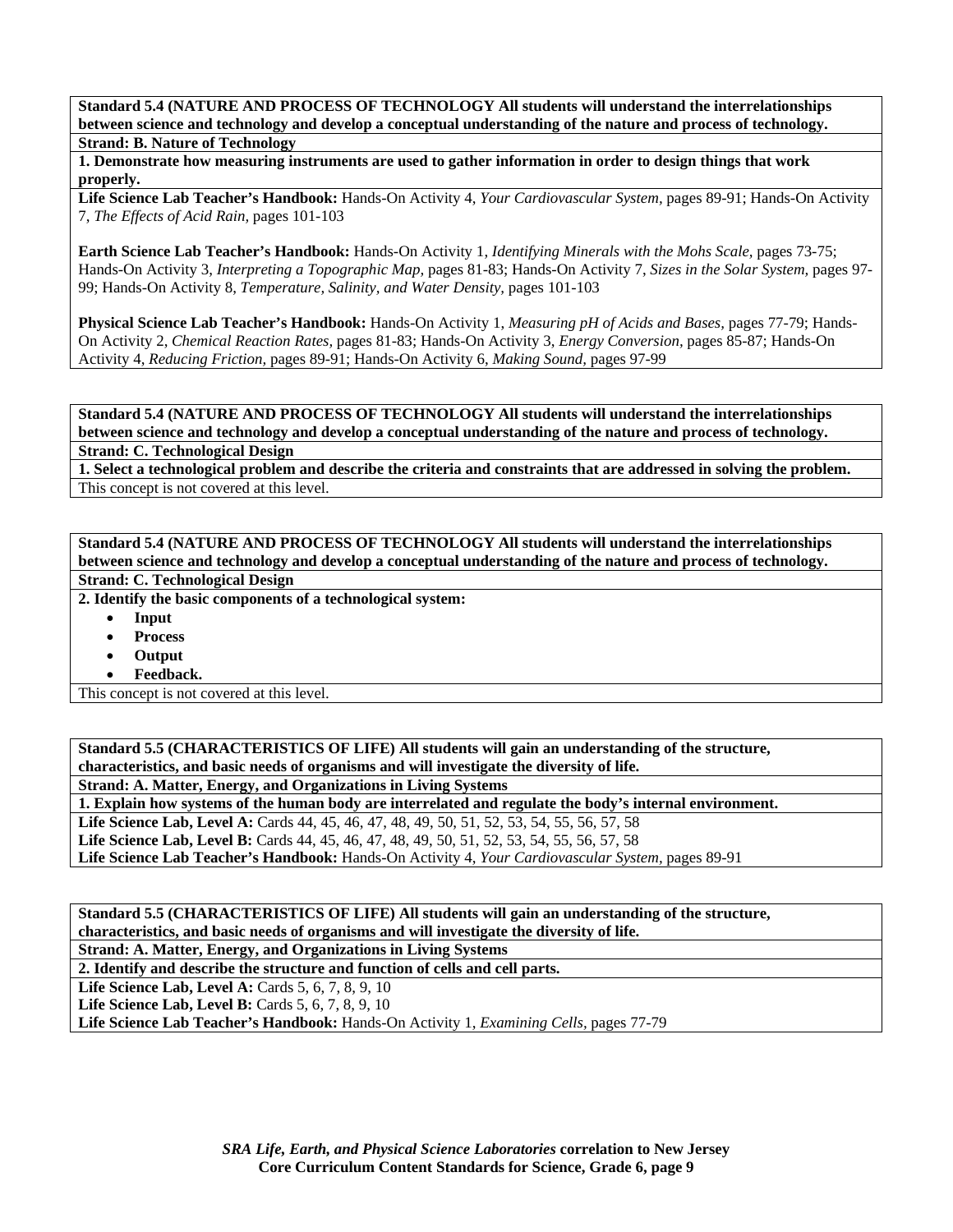**Standard 5.5 (CHARACTERISTICS OF LIFE) All students will gain an understanding of the structure, characteristics, and basic needs of organisms and will investigate the diversity of life. Strand: B. Diversity and Biological Evolution** 

**1. Describe and give examples of the major categories of organisms and of the characteristics shared by organisms.** 

Life Science Lab, Level A: Cards 11, 12, 13, 14, 15, 16, 17, 18, 19, 20, 21, 22, 25, 27, 28, 29, 30, 31, 32, 33, 34, 35, 36, 37, 38, 39, 40 Life Science Lab, Level B: Cards 11, 12, 13, 14, 15, 16, 17, 18, 19, 20, 21, 22, 25, 27, 28, 29, 30, 31, 32, 33, 34, 35, 36, 37,

38, 39, 40

**Life Science Lab Teacher's Handbook:** Hands-On Activity 2, *Culturing Bacteria,* pages 81-83; Hands-On Activity 3, *Investigating Arthropods,* pages 85-87

**Standard 5.5 (CHARACTERISTICS OF LIFE) All students will gain an understanding of the structure, characteristics, and basic needs of organisms and will investigate the diversity of life.** 

**Strand: B. Diversity and Biological Evolution** 

**2. Compare and contrast acquired and inherited characteristics in human and other species.** 

**Life Science Lab, Level A: Cards 23, 24, 41, 43, 83** 

**Life Science Lab, Level B: Cards 23, 24, 41, 43, 83** 

**Standard 5.5 (CHARACTERISTICS OF LIFE) All students will gain an understanding of the structure, characteristics, and basic needs of organisms and will investigate the diversity of life.** 

**Strand: C. Reproduction and Heredity** 

**1. Describe life cycles of humans and other organisms.** 

**Life Science Lab, Level A: Cards 20, 22, 42** 

**Life Science Lab, Level B: Cards 20, 22, 42** 

**Standard 5.6 (Chemistry) All students will gain an understanding of the structure and behavior of matter. Strand: A. Structure and Properties of Matter** 

**1. Recognize that about 100 different elements have been identified and most materials on Earth are made of a few of them.** 

Physical Science Lab, Level A: Cards 10, 11, 17 Physical Science Lab, Level B: Cards 10, 11, 17

**Standard 5.6 (Chemistry) All students will gain an understanding of the structure and behavior of matter. Strand: A. Structure and Properties of Matter 2. Show that equal volumes of different substances usually have different masses. Physical Science Lab, Level A: Card 2** Physical Science Lab, Level B: Card 2

**Standard 5.6 (Chemistry) All students will gain an understanding of the structure and behavior of matter. Strand: A. Structure and Properties of Matter** 

**3. Describe the properties of mixtures and solutions, including concentration and saturation.** 

**Physical Science Lab, Level A: Cards 12, 13** 

**Physical Science Lab, Level B: Cards 12, 13** 

**Standard 5.6 (Chemistry) All students will gain an understanding of the structure and behavior of matter.** 

**Strand: A. Structure and Properties of Matter** 

**4. Describe characteristics physical properties such as boiling point, melting point, and solubility, and recognize that the property is independent of the amount of sample.** 

**Physical Science Lab, Level A: Cards 1, 5, 6, 7, 10, 11, 42 Physical Science Lab, Level B:** Cards 1, 5, 6, 7, 10, 11, 42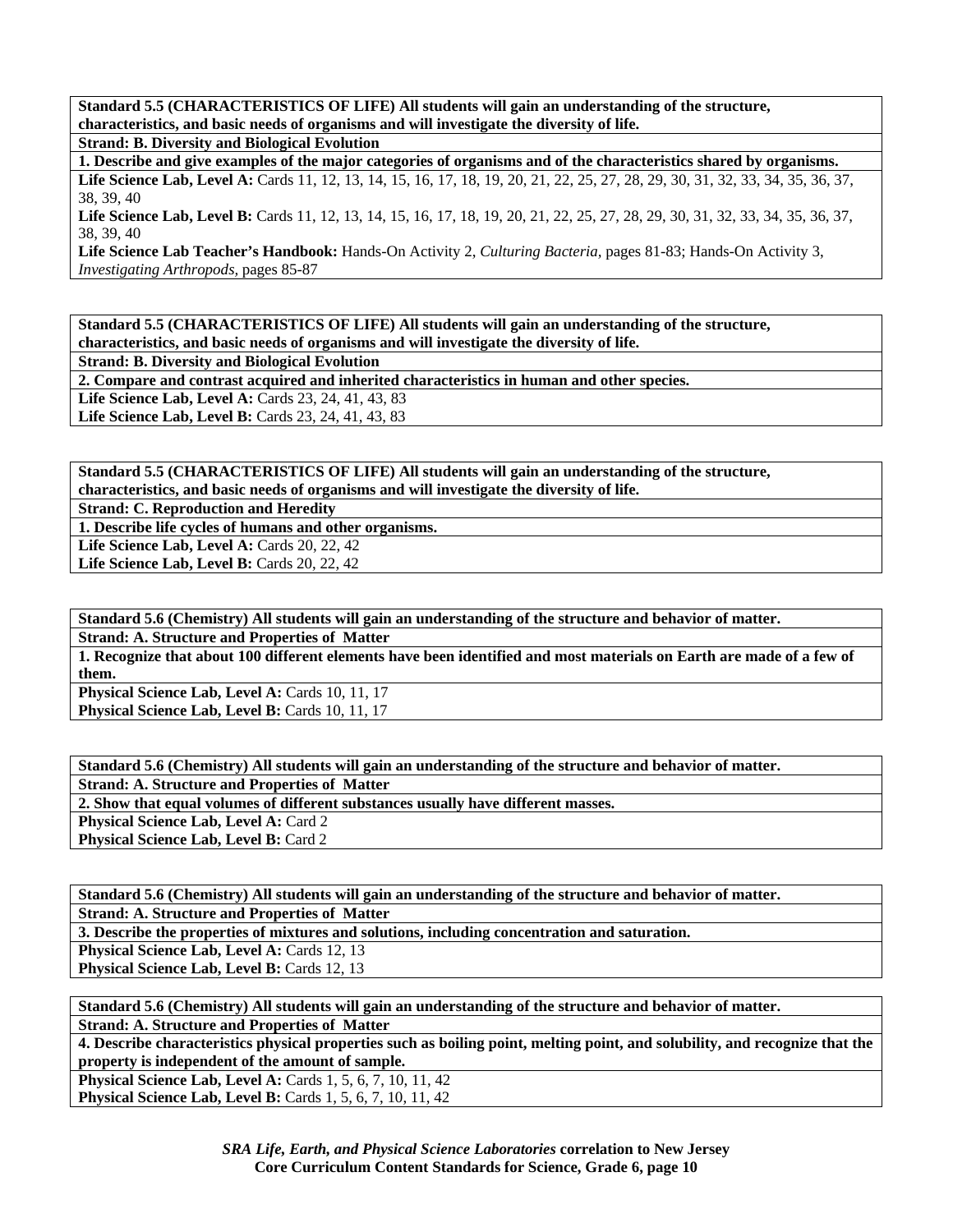**Standard 5.6 (Chemistry) All students will gain an understanding of the structure and behavior of matter. Strand: B. Chemical Reactions** 

**1. Recognize evidence of a chemical change.** 

**Physical Science Lab, Level A: Cards 9, 27, 28, 29, 30** 

**Physical Science Lab, Level B:** Cards 9, 27, 28, 29, 30

**Physical Science Lab Teacher's Handbook:** Hands-On Activity 2, *Chemical Reaction Rates,* pages 81-83

**Standard 5.7 (PHYSICS) All students will gain an understanding of natural laws as they apply to motion, forces, and energy transformations.** 

**Strand: A. Motion and Forces** 

**1. Recognize that an object at rest will remain at rest and an object moving in a straight line at a steady speed will continue to move in a straight line at a steady speed unless a net (unbalanced) forces acts on it.** 

Physical Science Lab, Level A: Cards 53, 55

Physical Science Lab, Level B: Cards 53, 55

**Standard 5.7 (PHYSICS) All students will gain an understanding of natural laws as they apply to motion, forces, and energy transformations.** 

**Strand: A. Motion and Forces** 

**2. Recognize that motion can be retarded by forces such as friction and air resistance.** 

Physical Science Lab, Level A: Card 58

**Physical Science Lab, Level B: Card 58** 

**Physical Science Lab Teacher's Handbook:** Hands-On Activity 4, *Reducing Friction,* pages 89-91

**Standard 5.7 (PHYSICS) All students will gain an understanding of natural laws as they apply to motion, forces, and energy transformations.** 

**Strand: A. Motion and Forces** 

**3. Recognize that everything on or near the earth is pulled toward the earth's center by gravitational force.** 

Physical Science Lab, Level A: Cards 57, 59

**Physical Science Lab, Level B: Cards 57, 59** 

**Standard 5.7 (PHYSICS) All students will gain an understanding of natural laws as they apply to motion, forces, and energy transformations.** 

**Strand: B. Energy Transformations** 

**1. Recognize that heat flows through materials or across space from warmer objects to cooler ones.** 

Physical Science Lab, Level A: Cards 42, 43, 44

Physical Science Lab, Level B: Cards 42, 43, 44

**Standard 5.7 (PHYSICS) All students will gain an understanding of natural laws as they apply to motion, forces, and energy transformations.** 

**Strand: B. Energy Transformations** 

**2. Show that vibrations in materials can generate waves that can transfer energy from one place to another.** 

Earth Science Lab, Level A: Cards 15, 16 Earth Science Lab, Level B: Cards 15, 16

**Physical Science Lab, Level A: Cards 77, 78, 79, 80, 82, 83, 84, 85 Physical Science Lab, Level B:** Cards 77, 78, 79, 80, 82, 83, 84, 85 **Physical Science Lab Teacher's Handbook:** Hands-On Activity 6, *Making Sound,* pages 97-99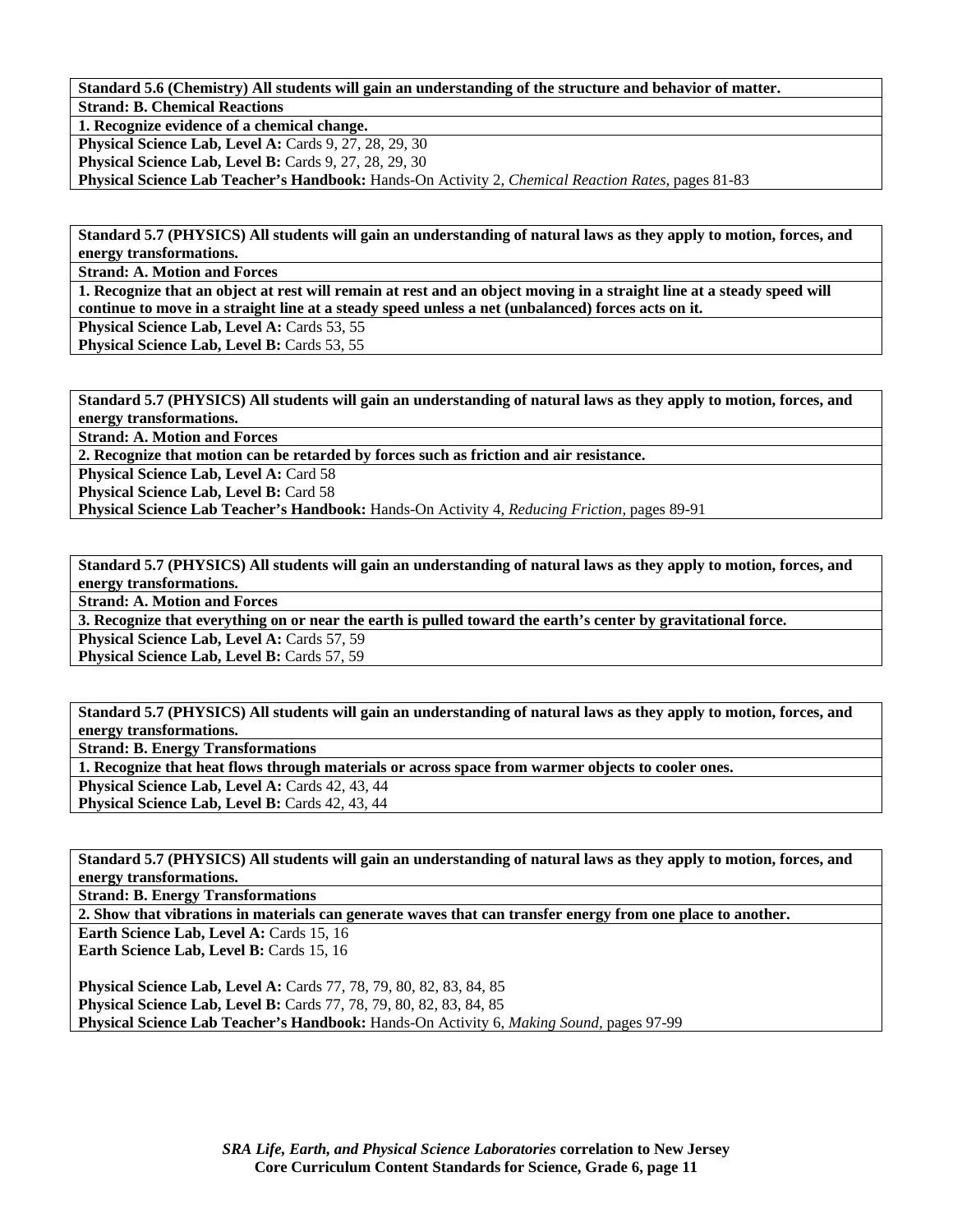**Standard 5.7 (PHYSICS) All students will gain an understanding of natural laws as they apply to motion, forces, and energy transformations.** 

**Strand: B. Energy Transformations** 

**3. Design an electric circuit to investigate the behavior of a system.** 

**Physical Science Lab, Level A:** Cards 68, 69, 70, 71, 72, 73 **Physical Science Lab, Level B:** Cards 68, 69, 70, 71, 72, 73

**Physical Science Lab Teacher's Handbook:** Hands-On Activity 5, *Making a Potato Battery,* pages 93-95

**Standard 5.8 (EARTH SCIENCE) All students will gain an understanding of the structure, dynamics, and geographical systems of the Earth.** 

**Strand: A. Earth's Properties and Materials** 

**1. Observe that most rocks and soils are made of several substances or minerals.** 

**Earth Science Lab, Level A: Cards 3, 4, 5, 6, 7, 8, 9** 

**Earth Science Lab, Level B:** Cards 3, 4, 5, 6, 7, 8, 9

**Earth Science Lab Teacher's Handbook:** Hands-On Activity 1, *Identifying Minerals with the Mohs Scale,* pages 73-75

**Standard 5.8 (EARTH SCIENCE) All students will gain an understanding of the structure, dynamics, and geographical systems of the Earth.** 

**Strand: A. Earth's Properties and Materials** 

**2. Observe that the properties of soil vary from place to place and will affect the soil's ability to support life.** 

**Earth Science Lab, Level A: Cards 23, 29** 

**Earth Science Lab, Level B: Cards 23, 29** 

**Standard 5.8 (EARTH SCIENCE) All students will gain an understanding of the structure, dynamics, and geographical systems of the Earth.** 

**Strand: A. Earth's Properties and Materials** 

**3. Recognize that fossils provide evidence about the plants and animals that lived long ago and the nature of the environment at that time.** 

Life Science Lab, Level A: Card 67

Life Science Lab, Level B: Card 67

**Life Science Lab Teacher's Handbook:** Hands-On Activity 5, *Making Fossils,* pages 93-95

Earth Science Lab, Level A: Cards 32, 33, 34 Earth Science Lab, Level B: Cards 32, 33, 34

**Standard 5.8 (EARTH SCIENCE) All students will gain an understanding of the structure, dynamics, and geographical systems of the Earth.** 

**Strand: B. Atmosphere and Water** 

**1. Describe the composition, circulation, and distribution of the world's oceans, estuaries, and marine environments.** 

**Earth Science Lab, Level A: Cards 82, 83, 84, 85, 86, 87, 88, 89, 90** 

**Earth Science Lab, Level B:** Cards 82, 83, 84, 85, 86, 87, 88, 89, 90 **Earth Science Lab Teacher's Handbook:** Hands-On Activity 8, *Temperature, Salinity, and Water Density,* pages 101-103

**Standard 5.8 (EARTH SCIENCE) All students will gain an understanding of the structure, dynamics, and geographical systems of the Earth.** 

**Strand: B. Atmosphere and Water** 

**2. Describe and illustrate the water cycle.** 

**Earth Science Lab, Level A: Card 47** 

**Earth Science Lab, Level B: Card 47**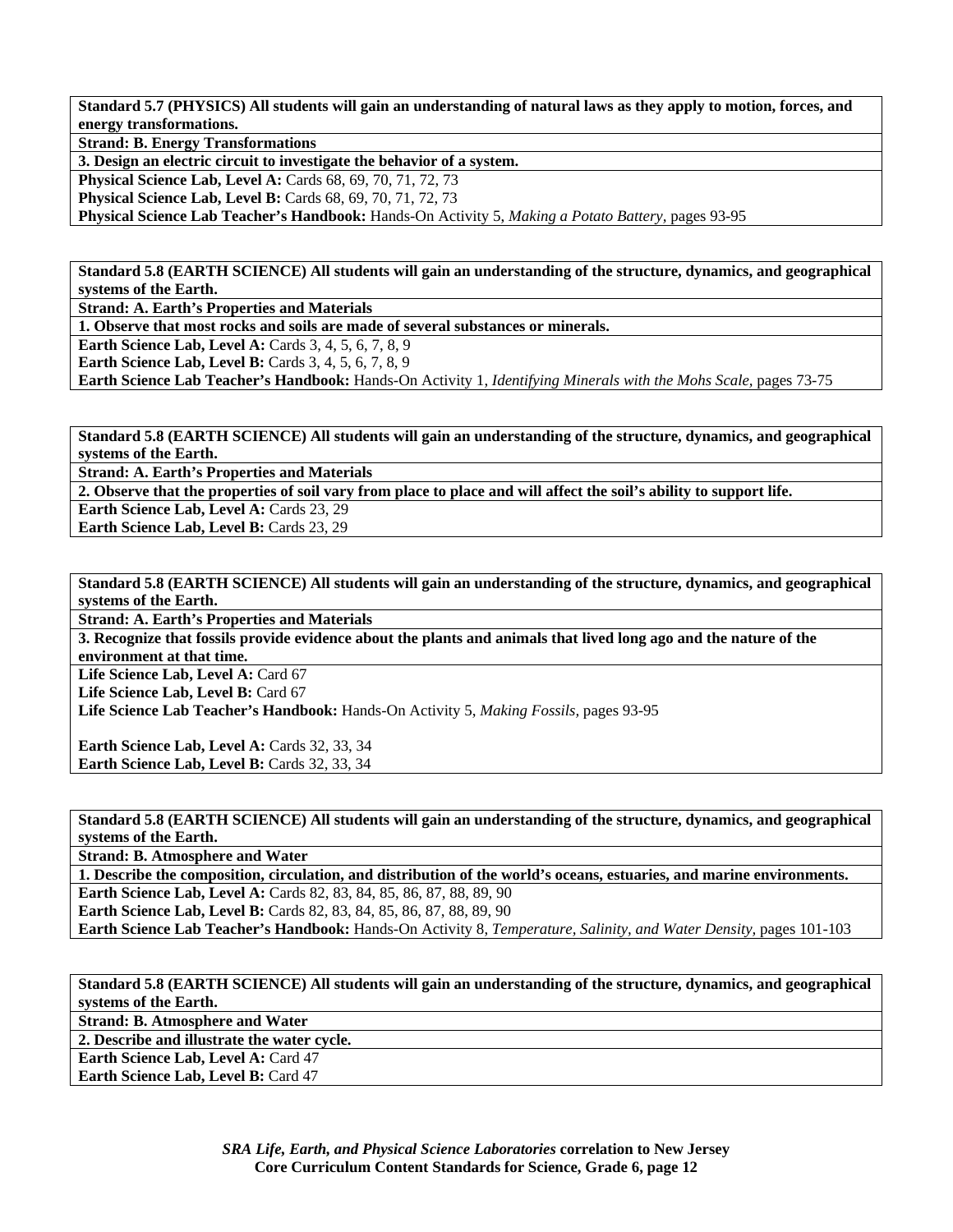**Standard 5.8 (EARTH SCIENCE) All students will gain an understanding of the structure, dynamics, and geographical systems of the Earth.** 

**Strand: C. Process that Shape the Earth** 

**1. Summarize the process involved in the rock cycle and describe the characteristics of the rocks involved.** 

**Earth Science Lab, Level A: Cards 6, 7, 8, 9** 

**Earth Science Lab, Level B:** Cards 6, 7, 8, 9

**Standard 5.8 (EARTH SCIENCE) All students will gain an understanding of the structure, dynamics, and geographical systems of the Earth.** 

**Strand: D. How We Study the Earth** 

**1. Utilize various tools such as map projections and topographical maps to interpret features of Earth's surface.** 

**Earth Science Lab, Level A: Cards 18, 19, 20** 

**Earth Science Lab, Level B: Cards 18, 19, 20** 

**Earth Science Lab Teacher's Handbook:** Hands-On Activity 3, *Interpreting a Topographic Map,* pages 81-83

**Standard 5.9 (ASTRONOMY AND SPACE SCIENCE) All students will gain an understanding of the origin, evolution, and structure of the universe.** 

**Strand: A. Earth, Moon, Sun System** 

**1. Explain how the motions of the Earth, sun, and moon, define units of time including days, months, and years.** 

**Earth Science Lab, Level A: Cards 62, 64** 

**Earth Science Lab, Level B: Cards 62, 64** 

**Standard 5.9 (ASTRONOMY AND SPACE SCIENCE) All students will gain an understanding of the origin, evolution, and structure of the universe.** 

**Strand: A. Earth, Moon, Sun System** 

**2. Recognize that changes in the Earth's position relative to the sun produces differing amounts of daylight seasonally. Earth Science Lab, Level A: Card 62** 

**Earth Science Lab, Level B: Card 62** 

**Standard 5.9 (ASTRONOMY AND SPACE SCIENCE) All students will gain an understanding of the origin, evolution, and structure of the universe.** 

**Strand: B. Solar System** 

**1. Using models, demonstrate an understanding of the scale of the solar system that shows distance and size relationships among the sun and planets.** 

**Earth Science Lab, Level A:** Cards 67, 68, 69, 70, 71, 72, 73, 74

**Earth Science Lab, Level B:** Cards 67, 68, 69, 70, 71, 72, 73, 74

**Earth Science Lab Teacher's Handbook:** Hands-On Activity 7, *Sizes in the Solar System,* pages 97-99

**Standard 5.9 (ASTRONOMY AND SPACE SCIENCE) All students will gain an understanding of the origin, evolution, and structure of the universe.** 

**Strand: B. Solar System** 

**2. Recognize that the sun's gravitational pull holds the planets in their orbits and that the planets' gravitational pull holds their moons in their orbits.** 

Earth Science Lab, Level A: Card 68 **Earth Science Lab, Level B: Card 68** 

**Physical Science Lab, Level A: Card 59** Physical Science Lab, Level B: Card 59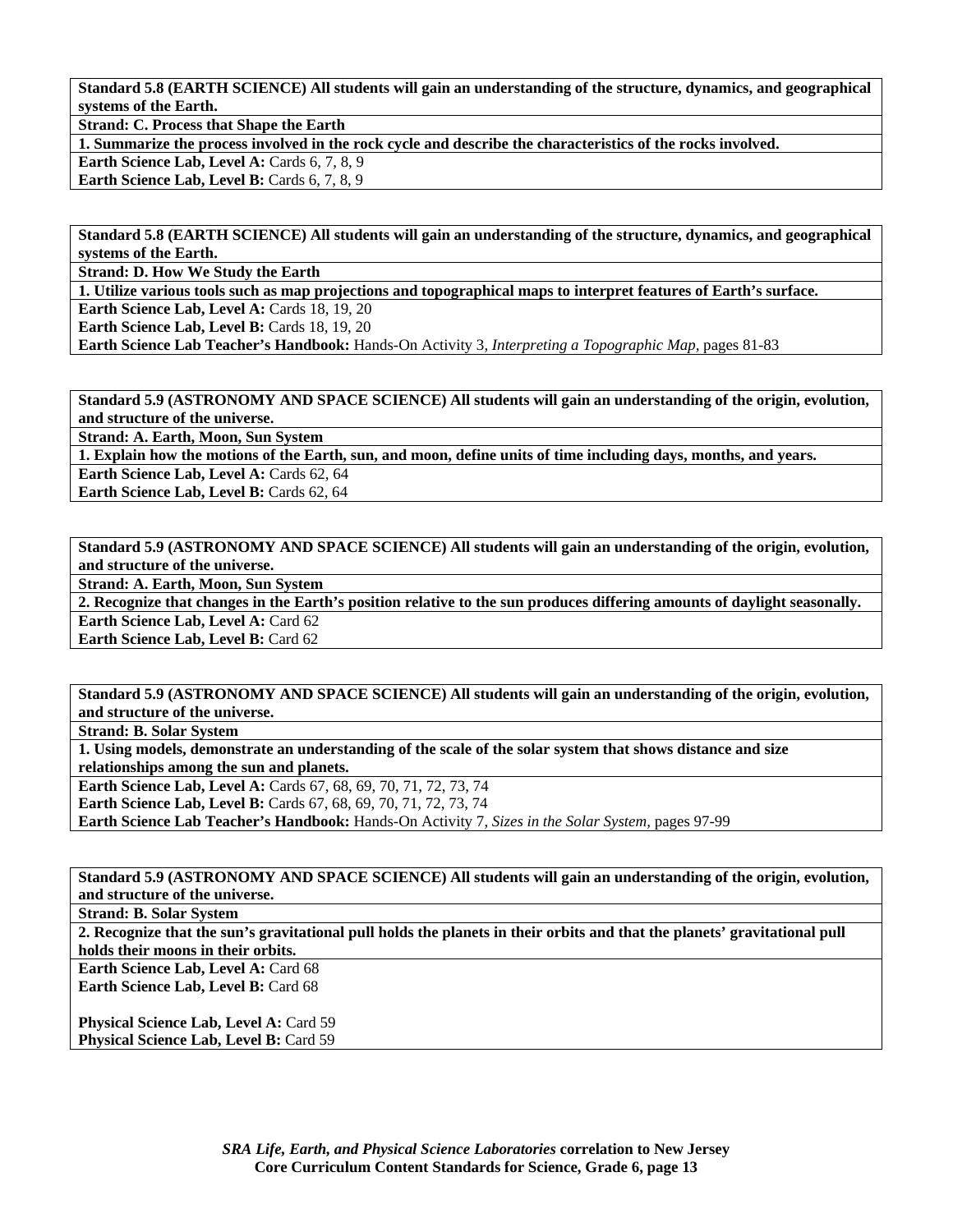**Standard 5.9 (ASTRONOMY AND SPACE SCIENCE) All students will gain an understanding of the origin, evolution, and structure of the universe.** 

**Strand: C. Stars** 

**1. Observe and record short-term and long-term changes in the positions of the constellations in the night sky. Earth Science Lab, Level A: Card 75** 

**Earth Science Lab, Level B: Card 75** 

**Standard 5.9 (ASTRONOMY AND SPACE SCIENCE) All students will gain an understanding of the origin, evolution, and structure of the universe.** 

**Strand: C. Stars** 

**2. Observe that the planets appear to change their position against the background of stars.** 

**Earth Science Lab, Level A: Cards 68, 69, 70, 71, 72** 

**Earth Science Lab, Level B: Cards 68, 69, 70, 71, 72** 

**Standard 5.9 (ASTRONOMY AND SPACE SCIENCE) All students will gain an understanding of the origin, evolution, and structure of the universe.** 

**Strand: D. Galaxies and Universe** 

**1. Recognize that images of celestial objects can be magnified and seen in greater detail when observed using binoculars and light telescopes.** 

**Earth Science Lab, Level A: Cards 79, 81 Earth Science Lab, Level B: Cards 79, 81** 

**Standard 5.9 (ASTRONOMY AND SPACE SCIENCE) All students will gain an understanding of the origin, evolution, and structure of the universe.** 

**Strand: D. Galaxies and Universe** 

**2. Observe and record short-term changes in the night sky.** 

**Earth Science Lab, Level A: Cards 62, 64, 65** 

**Earth Science Lab, Level B: Cards 62, 64, 65** 

**Standard 5.10 (ENVIRONMENTAL STUDIES) ALL students will develop an understanding of the environment as a system of interdependent components affected by human activity and natural phenomena.** 

**Strand: A. Natural Systems and Interactions** 

**1. Explain how organisms interact with other components of an ecosystem.** 

Life Science Lab, Level A: Cards 70, 71, 72, 73, 74, 75, 76, 77, 81, 82

**Life Science Lab, Level B:** Cards 70, 71, 72, 73, 74, 75, 76, 77, 81, 82

**Life Science Lab Teacher's Handbook:** Hands-On Activity 6, *How Much Does Energy Cost?,* pages 97-99

**Standard 5.10 (ENVIRONMENTAL STUDIES) ALL students will develop an understanding of the environment as a system of interdependent components affected by human activity and natural phenomena.** 

**Strand: A. Natural Systems and Interactions** 

**2. Describe the natural processes that occur over time in places where direct human impact is minimal.** 

**Life Science Lab, Level A:** Cards 78, 79, 80

Life Science Lab, Level B: Cards 78, 79, 80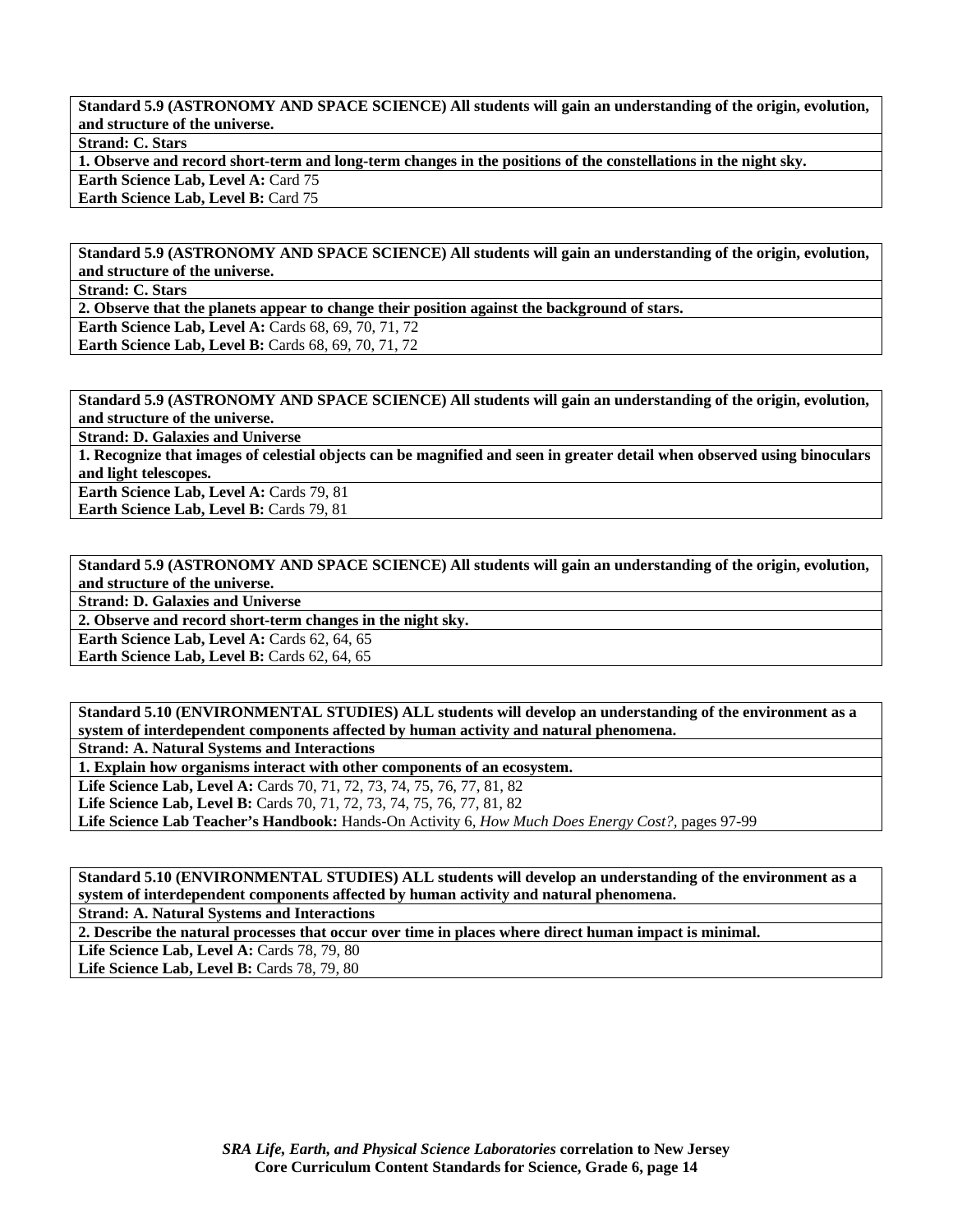**Standard 5.10 (ENVIRONMENTAL STUDIES) ALL students will develop an understanding of the environment as a system of interdependent components affected by human activity and natural phenomena. Strand: B. Human Interactions and Impact** 

**1. Describe the effect of human activities on various ecosystems.** 

**Life Science Lab, Level A:** Cards 84, 85, 86, 87, 88, 89, 90 **Life Science Lab, Level B:** Cards 84, 85, 86, 87, 88, 89, 90 **Life Science Lab Teacher's Handbook:** Hands-On Activity 7, *The Effects of Acid Rain,* pages 101-103

**Earth Science Lab, Level A: Cards 29, 35, 37, 42, 59, 60, 61, 85, 86 Earth Science Lab, Level B:** Cards 29, 35, 37, 42, 59, 60, 61, 85, 86 **Earth Science Lab Teacher's Handbook:** Hands-On Activity 5, *What is in the Air?,* pages 89-91

Physical Science Lab, Level A: Card 38 Physical Science Lab, Level B: Card 38

**Standard 5.10 (ENVIRONMENTAL STUDIES) ALL students will develop an understanding of the environment as a system of interdependent components affected by human activity and natural phenomena. Strand: B. Human Interactions and Impact** 

**2. Evaluate the impact of personal activities on the local environment.** 

**Life Science Lab, Level A:** Cards 84, 86, 87, 88, 89, 90

Life Science Lab, Level B: Cards 84, 86, 87, 88, 89, 80

**Life Science Lab Teacher's Handbook:** Hands-On Activity 7, *The Effects of Acid Rain,* pages 101-103

**Earth Science Lab, Level A: Cards 35, 37, 42, 59, 60, 61, 86 Earth Science Lab, Level B:** Cards 35, 37, 42, 59, 60, 61, 86 **Earth Science Lab Teacher's Handbook:** Hands-On Activity 5, *What is in the Air?,* pages 89-91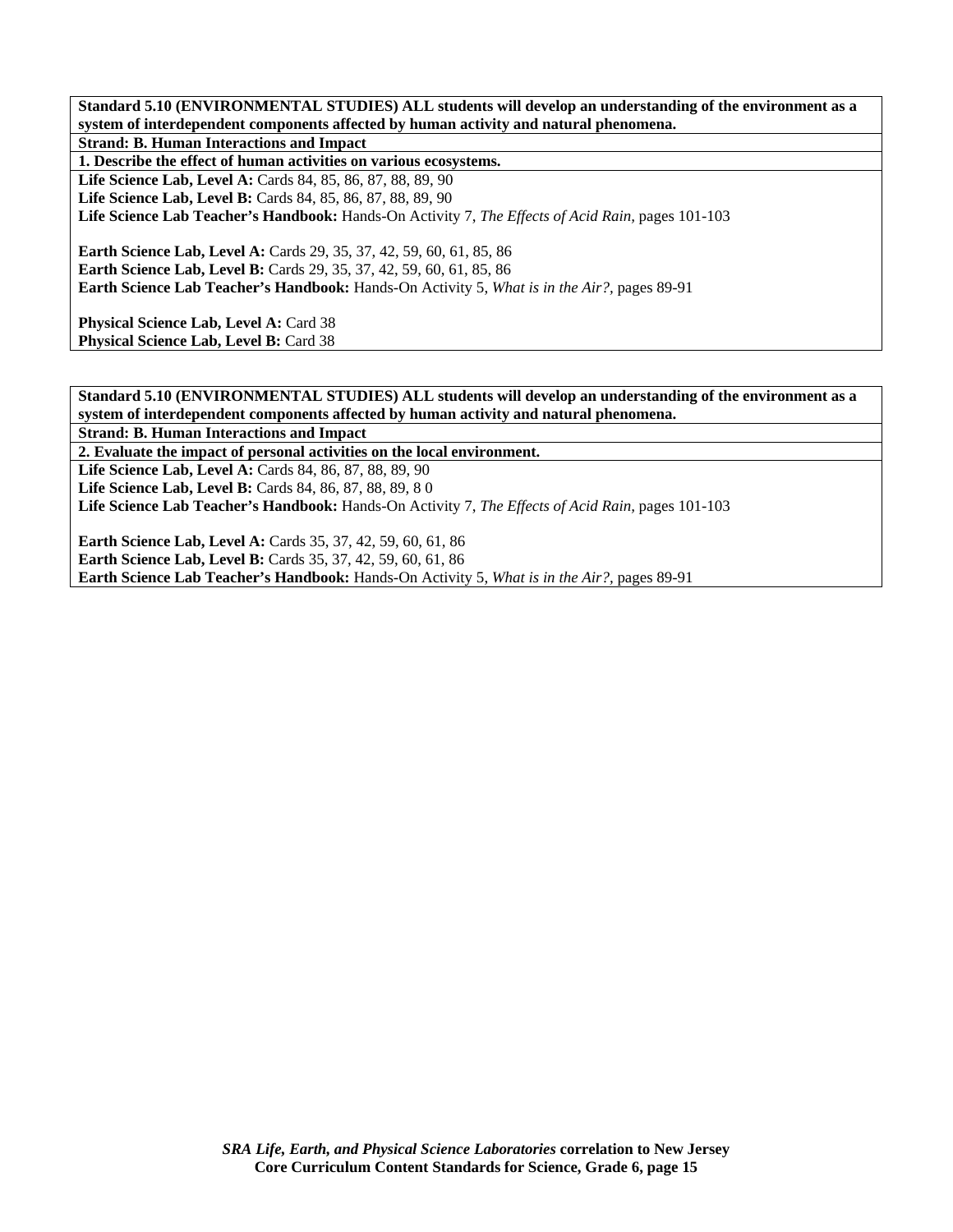## *SRA Life, Earth, and Physical Science Laboratories*  **correlation to New Jersey Core Curriculum Content Standards for Science Grades 7-8**

*SRA Life, Earth, and Physical Science Laboratories* provide core science content in an alternate reading format. Each *SRA Science Lab* contains 180 Science Cards covering key science concepts and vocabulary. Each lab covers 90 different science topics presented at two different reading levels to meet varied student abilities. The *Teacher's Handbook* includes hands-on inquiry activities as well as vocabulary building exercises. The *Classroom Resource CD-ROM* includes Writing Strategies in Science along with tests and vocabulary games.

**Standard 5.1 (SCIENTIFC PROCESSES) All students will develop problem-solving, decision-making, and inquiry skills, reflected by formulating usable questions and hypotheses, planning experiments, conducting systematic observations, interpreting and analyzing data, drawing conclusions, and communicating results. By the end of Grade 4, students will:** 

**Strand: A. Habits of Mind** 

**1. Evaluate the strengths and weaknesses of data, claims, and arguments.** 

**Life Science Lab Teacher's Handbook:** Hands-On Activity 1, *Examining Cells,* pages 77-79; Hands-On Activity 2, *Culturing Bacteria,* pages 81-83; Hands-On Activity 3, *Investigating Arthropods,* pages 85-87; Hands-On Activity 4, *Your Cardiovascular System,* pages 89-91; Hands-On Activity 5, *Making Fossils,* pages 93-95; Hands-On Activity 6, *How Much Does Energy Cost?,* pages 97-99; Hands-On Activity 7, *The Effects of Acid Rain,* pages 101-103

**Earth Science Lab Teacher's Handbook:** Hands-On Activity 1, *Identifying Minerals with the Mohs Scale,* pages 73-75; Hands-On Activity 2, *Plate Boundaries in Action,* pages 77-79; Hands-On Activity 3, *Interpreting a Topographic Map,* pages 81-83; Hands-On Activity 4, *Using Sound Waves,* pages 85-87; Hands-On Activity 5, *What is in the Air?,* pages 89-91; Hands-On Activity 6, *Modeling a Tornado,* pages 93-95; Hands-On Activity 7, *Sizes in the Solar System,* pages 97-99; Hands-On Activity 8, *Temperature, Salinity, and Water Density,* pages 101-103

**Physical Science Lab Teacher's Handbook:** Hands-On Activity 1, *Measuring pH of Acids and Bases,* pages 77-79; Hands-On Activity 2, *Chemical Reaction Rates,* pages 81-83; Hands-On Activity 3, *Energy Conversion,* pages 85-87; Hands-On Activity 4, *Reducing Friction,* pages 89-91; Hands-On Activity 5, *Making a Potato Battery,* pages 93-95; Hands-On Activity 6, *Making Sound,* pages 97-99

**Standard 5.1 (SCIENTIFC PROCESSES) All students will develop problem-solving, decision-making, and inquiry skills, reflected by formulating usable questions and hypotheses, planning experiments, conducting systematic observations, interpreting and analyzing data, drawing conclusions, and communicating results. By the end of Grade 4, students will:** 

**Strand: A. Habits of Mind** 

**2. Communicate experimental findings to others.** 

**Life Science Lab Teacher's Handbook:** Hands-On Activity 1, *Examining Cells,* pages 77-79; Hands-On Activity 2, *Culturing Bacteria,* pages 81-83; Hands-On Activity 3, *Investigating Arthropods,* pages 85-87; Hands-On Activity 4, *Your Cardiovascular System,* pages 89-91; Hands-On Activity 5, *Making Fossils,* pages 93-95; Hands-On Activity 6, *How Much Does Energy Cost?,* pages 97-99; Hands-On Activity 7, *The Effects of Acid Rain,* pages 101-103

**Earth Science Lab Teacher's Handbook:** Hands-On Activity 1, *Identifying Minerals with the Mohs Scale,* pages 73-75; Hands-On Activity 2, *Plate Boundaries in Action,* pages 77-79; Hands-On Activity 3, *Interpreting a Topographic Map,* pages 81-83; Hands-On Activity 4, *Using Sound Waves,* pages 85-87; Hands-On Activity 5, *What is in the Air?,* pages 89-91; Hands-On Activity 6, *Modeling a Tornado,* pages 93-95; Hands-On Activity 7, *Sizes in the Solar System,* pages 97-99; Hands-On Activity 8, *Temperature, Salinity, and Water Density,* pages 101-103

**Physical Science Lab Teacher's Handbook:** Hands-On Activity 1, *Measuring pH of Acids and Bases,* pages 77-79; Hands-On Activity 2, *Chemical Reaction Rates,* pages 81-83; Hands-On Activity 3, *Energy Conversion,* pages 85-87; Hands-On Activity 4, *Reducing Friction,* pages 89-91; Hands-On Activity 5, *Making a Potato Battery,* pages 93-95; Hands-On Activity 6, *Making Sound,* pages 97-99

**Classroom Resource CD-ROM:** Writing Strategy 1, 2, 5, 11, 12, 15

*SRA Life, Earth, and Physical Science Laboratories* **correlation to New Jersey Core Curriculum Content Standards for Science, Grades 7-8, page 1**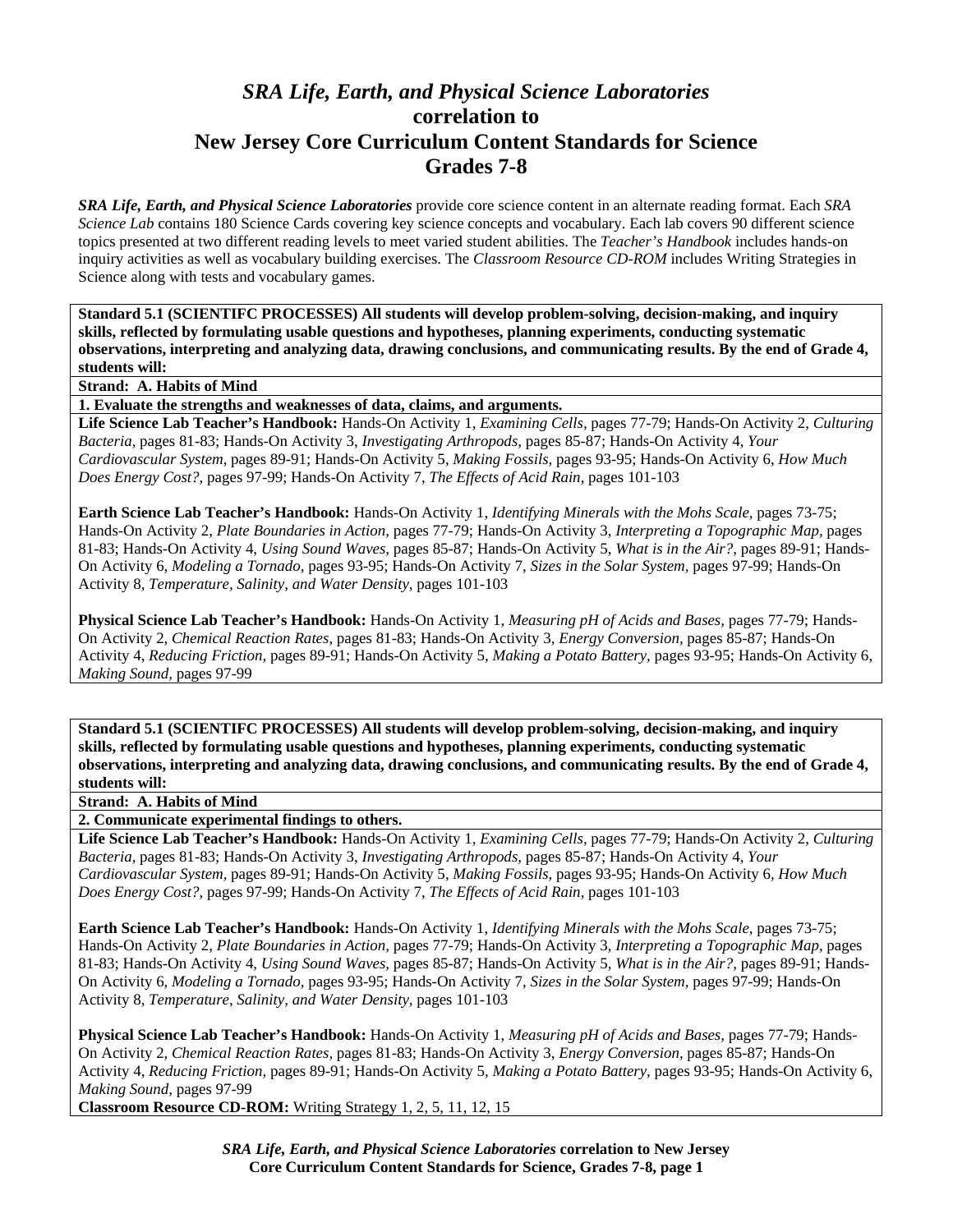**Strand: A. Habits of Mind** 

**3. Recognize that the results of scientific investigations are seldom exactly the same and that replication is often necessary.** 

**Life Science Lab Teacher's Handbook:** Hands-On Activity 1, *Examining Cells,* pages 77-79; Hands-On Activity 2, *Culturing Bacteria,* pages 81-83; Hands-On Activity 3, *Investigating Arthropods,* pages 85-87; Hands-On Activity 4, *Your Cardiovascular System,* pages 89-91; Hands-On Activity 5, *Making Fossils,* pages 93-95; Hands-On Activity 6, *How Much Does Energy Cost?,* pages 97-99; Hands-On Activity 7, *The Effects of Acid Rain,* pages 101-103

**Earth Science Lab Teacher's Handbook:** Hands-On Activity 1, *Identifying Minerals with the Mohs Scale,* pages 73-75; Hands-On Activity 2, *Plate Boundaries in Action,* pages 77-79; Hands-On Activity 3, *Interpreting a Topographic Map,* pages 81-83; Hands-On Activity 4, *Using Sound Waves,* pages 85-87; Hands-On Activity 5, *What is in the Air?,* pages 89-91; Hands-On Activity 6, *Modeling a Tornado,* pages 93-95; Hands-On Activity 7, *Sizes in the Solar System,* pages 97-99; Hands-On Activity 8, *Temperature, Salinity, and Water Density,* pages 101-103

**Physical Science Lab Teacher's Handbook:** Hands-On Activity 1, *Measuring pH of Acids and Bases,* pages 77-79; Hands-On Activity 2, *Chemical Reaction Rates,* pages 81-83; Hands-On Activity 3, *Energy Conversion,* pages 85-87; Hands-On Activity 4, *Reducing Friction,* pages 89-91; Hands-On Activity 5, *Making a Potato Battery,* pages 93-95; Hands-On Activity 6, *Making Sound,* pages 97-99

**Standard 5.1 (SCIENTIFC PROCESSES) All students will develop problem-solving, decision-making, and inquiry skills, reflected by formulating usable questions and hypotheses, planning experiments, conducting systematic observations, interpreting and analyzing data, drawing conclusions, and communicating results. By the end of Grade 4, students will:** 

**Strand: A. Habits of Mind** 

**4. Recognize that curiosity, skepticism, open-mindedness, and honesty are attributes of scientists.** 

**Life Science Lab Teacher's Handbook:** Hands-On Activity 1, *Examining Cells,* pages 77-79; Hands-On Activity 2, *Culturing Bacteria,* pages 81-83; Hands-On Activity 3, *Investigating Arthropods,* pages 85-87; Hands-On Activity 4, *Your Cardiovascular System,* pages 89-91; Hands-On Activity 5, *Making Fossils,* pages 93-95; Hands-On Activity 6, *How Much Does Energy Cost?,* pages 97-99; Hands-On Activity 7, *The Effects of Acid Rain,* pages 101-103

**Earth Science Lab Teacher's Handbook:** Hands-On Activity 1, *Identifying Minerals with the Mohs Scale,* pages 73-75; Hands-On Activity 2, *Plate Boundaries in Action,* pages 77-79; Hands-On Activity 3, *Interpreting a Topographic Map,* pages 81-83; Hands-On Activity 4, *Using Sound Waves,* pages 85-87; Hands-On Activity 5, *What is in the Air?,* pages 89-91; Hands-On Activity 6, *Modeling a Tornado,* pages 93-95; Hands-On Activity 7, *Sizes in the Solar System,* pages 97-99; Hands-On Activity 8, *Temperature, Salinity, and Water Density,* pages 101-103

**Physical Science Lab Teacher's Handbook:** Hands-On Activity 1, *Measuring pH of Acids and Bases,* pages 77-79; Hands-On Activity 2, *Chemical Reaction Rates,* pages 81-83; Hands-On Activity 3, *Energy Conversion,* pages 85-87; Hands-On Activity 4, *Reducing Friction,* pages 89-91; Hands-On Activity 5, *Making a Potato Battery,* pages 93-95; Hands-On Activity 6, *Making Sound,* pages 97-99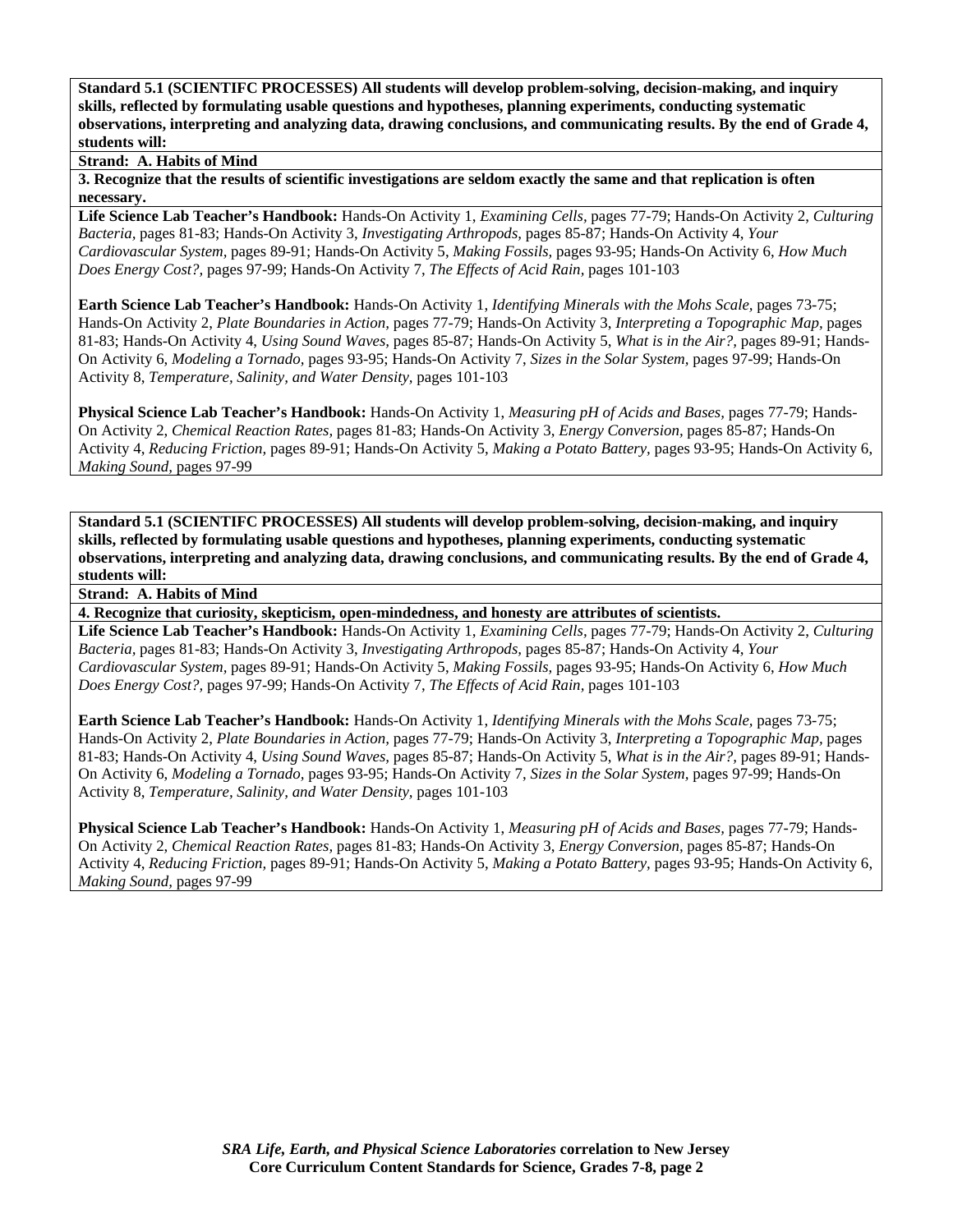**Strand: B. Inquiry and Problem Solving** 

**1. Identify questions and make predictions that can be addresses by conducting investigations.** 

**Life Science Lab Teacher's Handbook:** Hands-On Activity 1, *Examining Cells,* pages 77-79; Hands-On Activity 2, *Culturing Bacteria,* pages 81-83; Hands-On Activity 3, *Investigating Arthropods,* pages 85-87; Hands-On Activity 4, *Your Cardiovascular System,* pages 89-91; Hands-On Activity 5, *Making Fossils,* pages 93-95; Hands-On Activity 6, *How Much Does Energy Cost?,* pages 97-99; Hands-On Activity 7, *The Effects of Acid Rain,* pages 101-103

**Earth Science Lab Teacher's Handbook:** Hands-On Activity 1, *Identifying Minerals with the Mohs Scale,* pages 73-75; Hands-On Activity 2, *Plate Boundaries in Action,* pages 77-79; Hands-On Activity 3, *Interpreting a Topographic Map,* pages 81-83; Hands-On Activity 4, *Using Sound Waves,* pages 85-87; Hands-On Activity 5, *What is in the Air?,* pages 89-91; Hands-On Activity 6, *Modeling a Tornado,* pages 93-95; Hands-On Activity 7, *Sizes in the Solar System,* pages 97-99; Hands-On Activity 8, *Temperature, Salinity, and Water Density,* pages 101-103

**Physical Science Lab Teacher's Handbook:** Hands-On Activity 1, *Measuring pH of Acids and Bases,* pages 77-79; Hands-On Activity 2, *Chemical Reaction Rates,* pages 81-83; Hands-On Activity 3, *Energy Conversion,* pages 85-87; Hands-On Activity 4, *Reducing Friction,* pages 89-91; Hands-On Activity 5, *Making a Potato Battery,* pages 93-95; Hands-On Activity 6, *Making Sound,* pages 97-99

**Classroom Resource CD-ROM:** Writing Strategy 15

**Standard 5.1 (SCIENTIFC PROCESSES) All students will develop problem-solving, decision-making, and inquiry skills, reflected by formulating usable questions and hypotheses, planning experiments, conducting systematic observations, interpreting and analyzing data, drawing conclusions, and communicating results. By the end of Grade 4, students will:** 

**Strand: B. Inquiry and Problem Solving** 

**2. Design and conduct investigations incorporating the use of a control.** 

**Classroom Resource CD-ROM:** Writing Strategy 8, 15, 23

**Standard 5.1 (SCIENTIFC PROCESSES) All students will develop problem-solving, decision-making, and inquiry skills, reflected by formulating usable questions and hypotheses, planning experiments, conducting systematic observations, interpreting and analyzing data, drawing conclusions, and communicating results. By the end of Grade 4, students will:** 

**Strand: B. Inquiry and Problem Solving** 

**3. Collect, organize, and interpret the data that result from experiments.** 

**Life Science Lab Teacher's Handbook:** Hands-On Activity 2, *Culturing Bacteria,* pages 81-83; Hands-On Activity 3, *Investigating Arthropods,* pages 85-87; Hands-On Activity 4, *Your Cardiovascular System,* pages 89-91; Hands-On Activity 7, *The Effects of Acid Rain,* pages 101-103

**Earth Science Lab Teacher's Handbook:** Hands-On Activity 1, *Identifying Minerals with the Mohs Scale,* pages 73-75; Hands-On Activity 5, *What is in the Air?,* pages 89-91; Hands-On Activity 7, *Sizes in the Solar System,* pages 97-99; Hands-On Activity 8, *Temperature, Salinity, and Water Density,* pages 101-103

**Physical Science Lab Teacher's Handbook:** Hands-On Activity 1, *Measuring pH of Acids and Bases,* pages 77-79; Hands-On Activity 2, *Chemical Reaction Rates,* pages 81-83; Hands-On Activity3, *Energy Conversion,* pages 85-87; Hands-On Activity 4, *Reducing Friction,* pages 89-91; Hands-On Activity 6, *Making Sound,* pages 97-99

**Classroom Resource CD-ROM:** Writing Strategy 16, 22, 24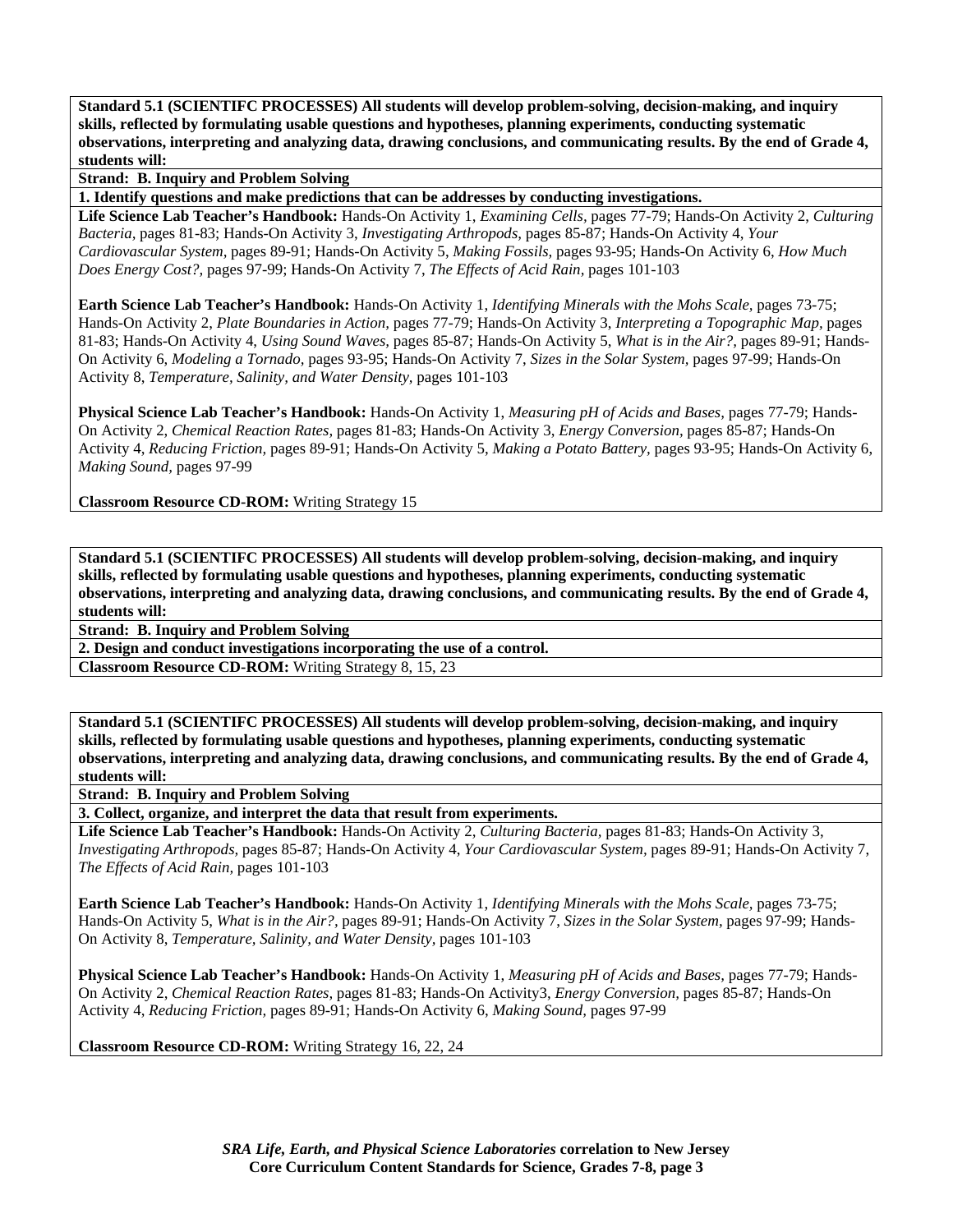## **Strand: C. Safety**

**1. Know when and how to use appropriate safety equipment with all classroom materials.** 

**Life Science Lab Teacher's Handbook:** Hands-On Activity 1, *Examining Cells,* pages 77-79; Hands-On Activity 2, *Culturing Bacteria,* pages 81-83; Hands-On Activity 3, *Investigating Arthropods,* pages 85-87; Hands-On Activity 4, *Your Cardiovascular System,* pages 89-91; Hands-On Activity 5, *Making Fossils,* pages 93-95; Hands-On Activity 6, *How Much Does Energy Cost?,* pages 97-99; Hands-On Activity 7, *The Effects of Acid Rain,* pages 101-103

**Earth Science Lab Teacher's Handbook:** Hands-On Activity 1, *Identifying Minerals with the Mohs Scale,* pages 73-75; Hands-On Activity 2, *Plate Boundaries in Action,* pages 77-79; Hands-On Activity 3, *Interpreting a Topographic Map,* pages 81-83; Hands-On Activity 4, *Using Sound Waves,* pages 85-87; Hands-On Activity 5, *What is in the Air?,* pages 89-91; Hands-On Activity 6, *Modeling a Tornado,* pages 93-95; Hands-On Activity 7, *Sizes in the Solar System,* pages 97-99; Hands-On Activity 8, *Temperature, Salinity, and Water Density,* pages 101-103

**Physical Science Lab Teacher's Handbook:** Hands-On Activity 1, *Measuring pH of Acids and Bases,* pages 77-79; Hands-On Activity 2, *Chemical Reaction Rates,* pages 81-83; Hands-On Activity 3, *Energy Conversion,* pages 85-87; Hands-On Activity 4, *Reducing Friction,* pages 89-91; Hands-On Activity 5, *Making a Potato Battery,* pages 93-95; Hands-On Activity 6, *Making Sound,* pages 97-99

**Classroom Resource CD-ROM:** Writing Strategy 15

**Standard 5.1 (SCIENTIFC PROCESSES) All students will develop problem-solving, decision-making, and inquiry skills, reflected by formulating usable questions and hypotheses, planning experiments, conducting systematic observations, interpreting and analyzing data, drawing conclusions, and communicating results. By the end of Grade 4, students will:** 

**Strand: C. Safety** 

**2. Understand and practice safety procedures for conducting science investigations.** 

**Life Science Lab Teacher's Handbook:** Hands-On Activity 1, *Examining Cells,* pages 77-79; Hands-On Activity 2, *Culturing Bacteria,* pages 81-83; Hands-On Activity 3, *Investigating Arthropods,* pages 85-87; Hands-On Activity 4, *Your Cardiovascular System,* pages 89-91; Hands-On Activity 5, *Making Fossils,* pages 93-95; Hands-On Activity 6, *How Much Does Energy Cost?,* pages 97-99; Hands-On Activity 7, *The Effects of Acid Rain,* pages 101-103

**Earth Science Lab Teacher's Handbook:** Hands-On Activity 1, *Identifying Minerals with the Mohs Scale,* pages 73-75; Hands-On Activity 2, *Plate Boundaries in Action,* pages 77-79; Hands-On Activity 3, *Interpreting a Topographic Map,* pages 81-83; Hands-On Activity 4, *Using Sound Waves,* pages 85-87; Hands-On Activity 5, *What is in the Air?,* pages 89-91; Hands-On Activity 6, *Modeling a Tornado,* pages 93-95; Hands-On Activity 7, *Sizes in the Solar System,* pages 97-99; Hands-On Activity 8, *Temperature, Salinity, and Water Density,* pages 101-103

**Physical Science Lab Teacher's Handbook:** Hands-On Activity 1, *Measuring pH of Acids and Bases,* pages 77-79; Hands-On Activity 2, *Chemical Reaction Rates,* pages 81-83; Hands-On Activity 3, *Energy Conversion,* pages 85-87; Hands-On Activity 4, *Reducing Friction,* pages 89-91; Hands-On Activity 5, *Making a Potato Battery,* pages 93-95; Hands-On Activity 6, *Making Sound,* pages 97-99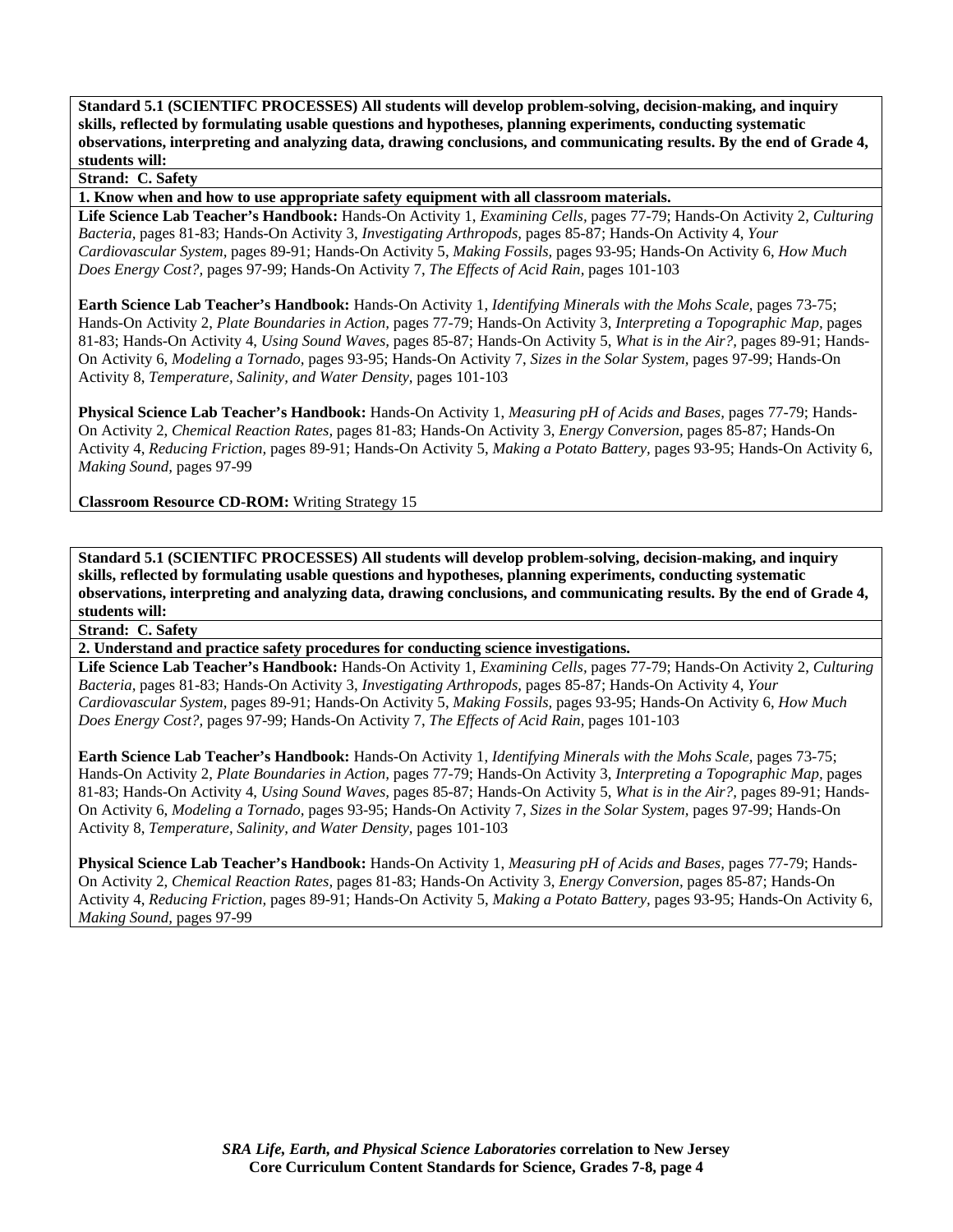**Standard 5.2 (SCIENCE AND SOCIETY) All students will develop an understanding of how people of various cultures have contributed to the advancement of science and technology, and how major discoveries and events have advanced science and technology.** 

**Strand: A. Cultural Contributions** 

**1. Recognize that scientific theories** 

- **Develop over time**
- **Depend on the contributions of many people**
- **Reflect the social and political climate of their time.**

Life Science Lab, Level A: Card 5 Life Science Lab. Level B: Card 5

**Earth Science Lab, Level A: Cards 10, 68, 72, 78 Earth Science Lab, Level B: Cards 10, 68, 72, 78** 

**Physical Science Lab, Level A: Cards 3, 53, 59** Physical Science Lab, Level B: Cards 3, 53, 59

**Standard 5.2 (SCIENCE AND SOCIETY) All students will develop an understanding of how people of various cultures have contributed to the advancement of science and technology, and how major discoveries and events have advanced science and technology.** 

**Strand: A. Cultural Contributions** 

**2. Know that scientists are men and women of many cultures who often work together to solve scientific and technological problems.** 

Life Science Lab, Level A: Cards 2, 5, 46, 59 Life Science Lab, Level B: Cards 2, 5, 46, 59

**Earth Science Lab, Level A: Cards 16, 68, 72, 78 Earth Science Lab, Level B: Cards 16, 68, 72, 78** 

Physical Science Lab, Level A: Cards 3, 7, 17, 55 Physical Science Lab, Level B: Cards 3, 7, 17, 55

**Standard 5.2 (SCIENCE AND SOCIETY) All students will develop an understanding of how people of various cultures have contributed to the advancement of science and technology, and how major discoveries and events have advanced science and technology.** 

**Strand: A. Cultural Contributions** 

**3. Describe how different people in different cultures have made and continue to make contributions to science and technology.** 

Life Science Lab, Level A: Cards 25, 46, 59 **Life Science Lab, Level B: Cards 25, 46, 59** 

**Earth Science Lab, Level A: Cards 16, 68, 72, 78 Earth Science Lab, Level B:** Cards 16, 68, 72, 78

Physical Science Lab, Level A: Cards 3, 7, 17, 55 Physical Science Lab, Level B: Cards 3, 7, 17, 55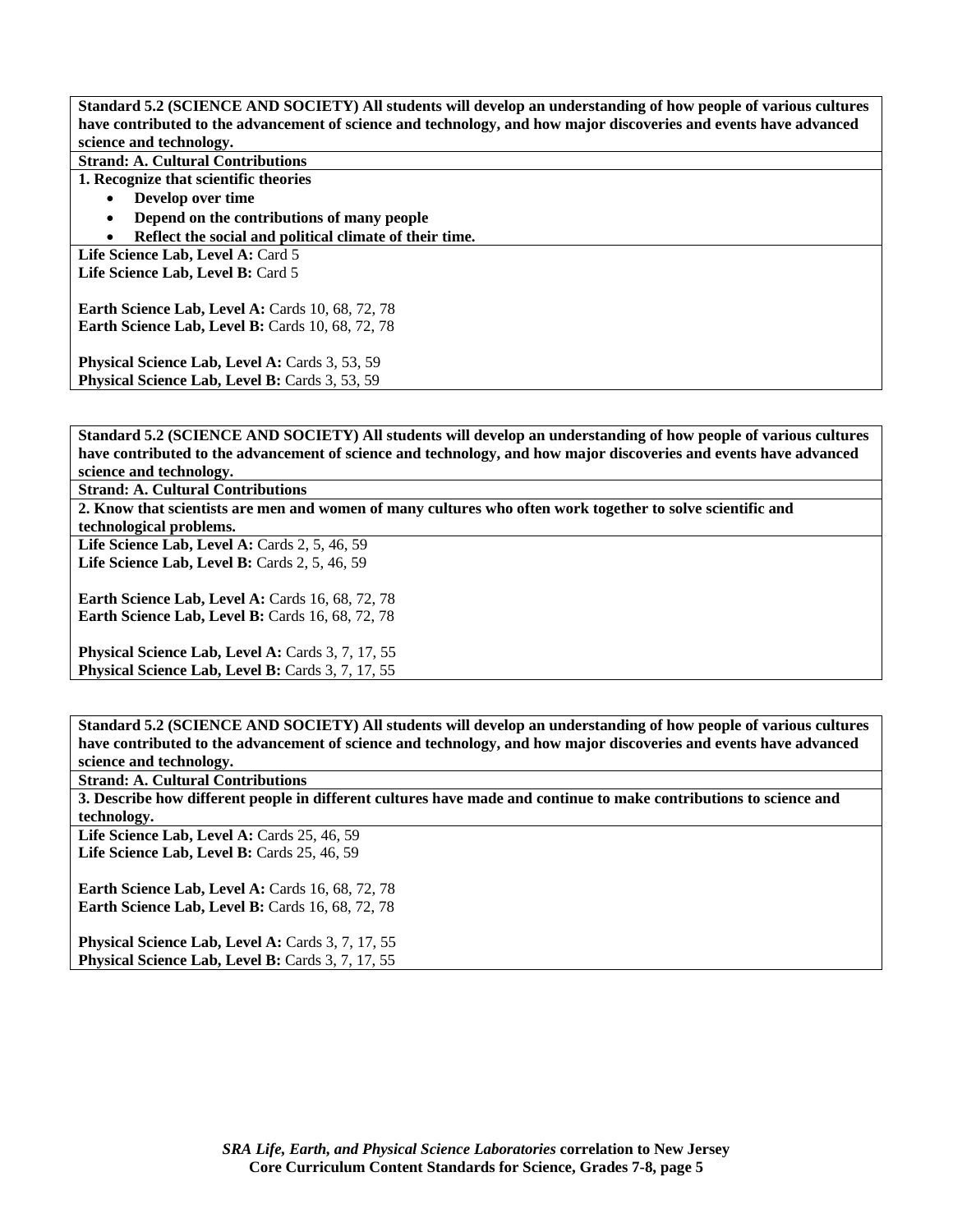**Standard 5.2 (SCIENCE AND SOCIETY) All students will develop an understanding of how people of various cultures have contributed to the advancement of science and technology, and how major discoveries and events have advanced science and technology.** 

**Strand: B. Historical Perspectives** 

**1. Describe the impact of major events and people in the history of science and technology, in conjunction with other world events.** 

Life Science Lab, Level A: Cards 2, 5, 46, 49, 59, 64, 69, 83, 87, 88, 89, 90 **Life Science Lab, Level B:** Cards 2, 5, 46, 49, 59, 64, 69, 83, 87, 88, 89, 90

**Earth Science Lab, Level A: Cards 10, 16, 20, 31, 37, 51, 54, 68, 70, 72, 78, 79, 80, 81, 88 Earth Science Lab, Level B:** Cards 10, 16, 20, 31, 37, 51, 54, 68, 70, 72, 78, 79, 80, 81, 88

**Physical Science Lab, Level A:** Cards 3, 7, 17, 33, 35, 55, 76, 81, 84, 90 **Physical Science Lab, Level B:** Cards 3, 7, 17, 33, 35, 55, 76, 81, 84, 90

**Standard 5.2 (SCIENCE AND SOCIETY) All students will develop an understanding of how people of various cultures have contributed to the advancement of science and technology, and how major discoveries and events have advanced science and technology.** 

**Strand: B. Historical Perspectives** 

**2. Describe the development and exponential growth of scientific knowledge and technological innovations.** 

Life Science Lab, Level A: Cards 5, 49, 59, 64, 69, 83, 87, 88, 89, 90 Life Science Lab, Level B: Cards 5, 49, 59, 64, 69, 83, 87, 88, 89, 90

**Earth Science Lab, Level A:** Cards 16, 20, 31, 37, 51, 54, 70, 79, 80, 81, 88 **Earth Science Lab, Level B:** Cards 16, 20, 31, 37, 51, 54, 70, 79, 80, 81, 88

**Physical Science Lab, Level A: Cards 33, 35, 76, 81, 84, 90 Physical Science Lab, Level B:** Cards 33, 35, 76, 81, 84, 90

**Standard 5.3 (MATHEMATICAL APPLICATIONS) All students will integrate mathematics as a tool for problemsolving in science, and as a means of expressing and/or modeling scientific theories.** 

**Strand: A. Numerical Operations** 

**1. Express quantities using appropriate number formats.** 

- **Decimals**
- **Percents**
- **Scientific notation.**

**Life Science Lab Teacher's Handbook:** Hands-On Activity 4, *Your Cardiovascular System,* pages 89-91; Hands-On Activity 6, *How Much Does Energy Cost?,* pages 97-99

**Earth Science Lab Teacher's Handbook:** Hands-On Activity 3, *Interpreting a Topographic Map,* pages 81-83; Hands-On Activity 7, *Sizes in the Solar System,* pages 97-99; Hands-On Activity 8, *Temperature, Salinity, and Water Density,* pages 101- 103

**Physical Science Lab Teacher's Handbook:** Hands-On Activity 1, *Measuring pH of Acids and Bases,* pages 77-79; Hands-On Activity 2, *Chemical Reaction Rates,* pages 81-83; Hands-On Activity 3, *Energy Conversion,* pages 85-87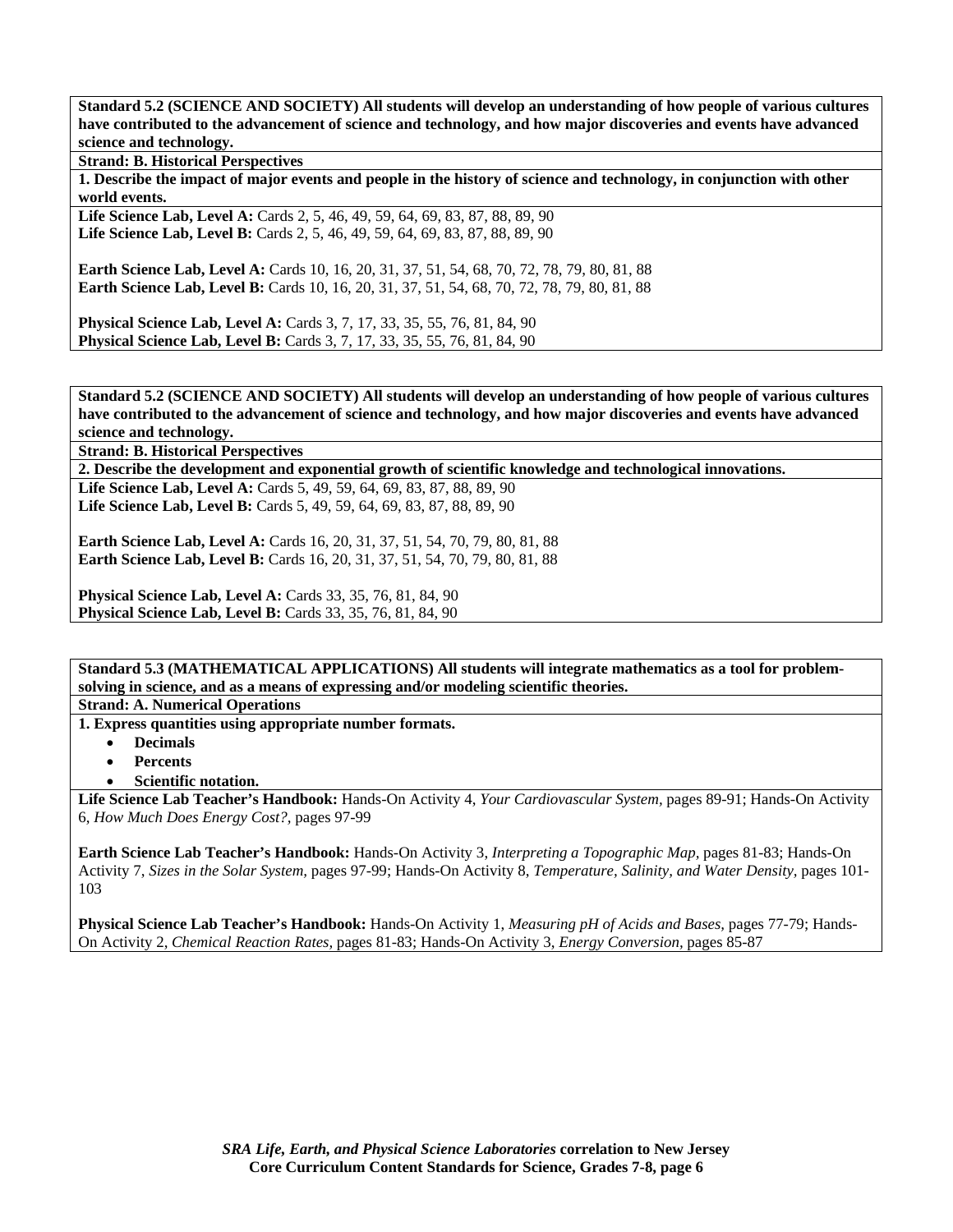**Standard 5.3 (MATHEMATICAL APPLICATIONS) All students will integrate mathematics as a tool for problemsolving in science, and as a means of expressing and/or modeling scientific theories.** 

**Strand: B. Geometry and Measurement** 

**1. Perform mathematical computation using labeled quantities and express answers in correctly derived units.** 

**Life Science Lab Teacher's Handbook:** Hands-On Activity 2, *Culturing Bacteria,* pages 81-83; Hands-On Activity 4, *Your Cardiovascular System,* pages 89-91; Hands-On Activity 6, *How Much Does Energy Cost?,* pages 97-99; Hands-On Activity 7, *The Effects of Acid Rain,* pages 101-103

**Earth Science Lab Teacher's Handbook:** Hands-On Activity 3, *Interpreting a Topographic Map,* pages 81-83; Hands-On Activity 7, *Sizes in the Solar System,* pages 97-99; Hands-On Activity 8, *Temperature, Salinity, and Water Density,* pages 101- 103

**Physical Science Lab Teacher's Handbook:** Hands-On Activity 1, *Measuring pH of Acids and Bases,* pages 77-79; Hands-On Activity 2, *Chemical Reaction Rates,* pages 81-83; Hands-On Activity 3, *Energy Conversion,* pages 85-87

**Standard 5.3 (MATHEMATICAL APPLICATIONS) All students will integrate mathematics as a tool for problemsolving in science, and as a means of expressing and/or modeling scientific theories.** 

**Strand: C. Patterns and Algebra** 

**1. Express physical relationships in terms of mathematical equations derived from collected data. Life Science Lab Teacher's Handbook:** Hands-On Activity 4, *Your Cardiovascular System,* pages 89-91; Hands-On Activity 6, *How Much Does Energy Cost?,* pages 97-99

**Earth Science Lab Teacher's Handbook:** Hands-On Activity 3, *Interpreting a Topographic Map,* pages 81-83; Hands-On Activity 7, *Sizes in the Solar System,* pages 97-99; Hands-On Activity 8, *Temperature, Salinity, and Water Density,* pages 101- 103

**Physical Science Lab Teacher's Handbook:** Hands-On Activity 1, *Measuring pH of Acids and Bases,* pages 77-79; Hands-On Activity 2, *Chemical Reaction Rates,* pages 81-83; Hands-On Activity 3, *Energy Conversion,* pages 85-87

**Standard 5.3 (MATHEMATICAL APPLICATIONS) All students will integrate mathematics as a tool for problemsolving in science, and as a means of expressing and/or modeling scientific theories.** 

**Strand: D. Data Analysis and Probability** 

**1. Represent and describe mathematical relationships among variables using graphs and tables.** 

**Life Science Lab Teacher's Handbook:** Hands-On Activity 2, *Culturing Bacteria,* pages 81-83; Hands-On Activity 3, *Investigating Arthropods,* pages 85-87; Hands-On Activity 4, *Your Cardiovascular System,* pages 89-91; Hands-On Activity 7, *The Effects of Acid Rain,* pages 101-103

**Earth Science Lab Teacher's Handbook:** Hands-On Activity 1, *Identifying Minerals with the Mohs Scale,* pages 73-75; Hands-On Activity 3, *Interpreting a Topographic Map,* pages 81-83; Hands-On Activity 5, *What is in the Air?,* pages 89-91; Hands-On Activity 7, *Sizes in the Solar System,* pages 97-99; Hands-On Activity 8, *Temperature, Salinity, and Water Density,* pages 101-103

**Physical Science Lab Teacher's Handbook:** Hands-On Activity 1, *Measuring pH of Acids and Bases,* pages 77-79; Hands-On Activity 2, *Chemical Reaction Rates,* pages 81-83; Hands-On Activity 3, *Energy Conversion,* pages 85-87; Hands-On Activity 4, *Reducing Friction,* pages 89-91; Hands-On Activity 6, *Making Sound,* pages 97-99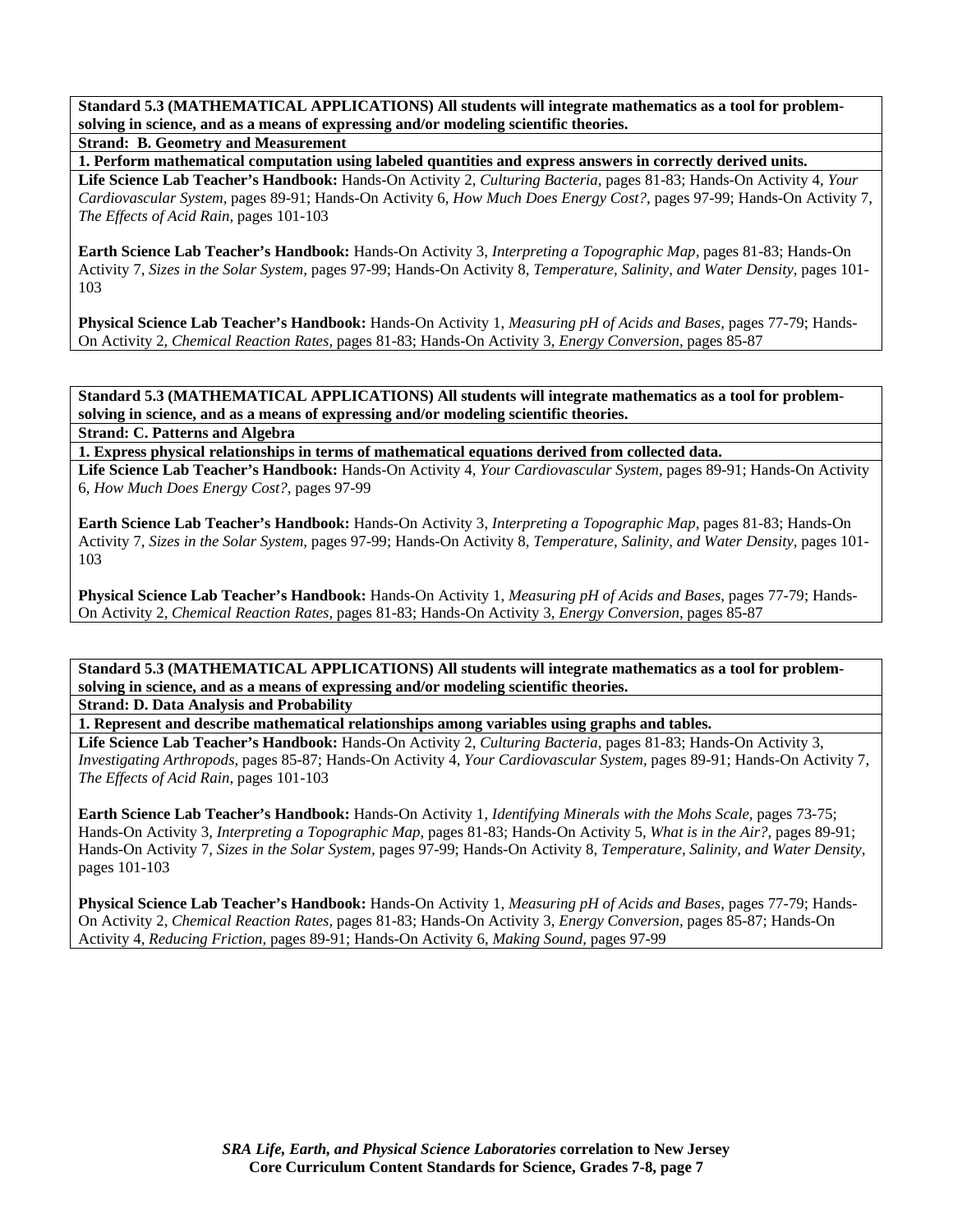**Standard 5.3 (MATHEMATICAL APPLICATIONS) All students will integrate mathematics as a tool for problemsolving in science, and as a means of expressing and/or modeling scientific theories.** 

**Strand: D. Data Analysis and Probability** 

**2. Analyze experimental data sets using measures of central tendency.** 

- **Mean**
- **Mode**
- **Median.**

**Life Science Lab Teacher's Handbook:** Hands-On Activity 2, *Culturing Bacteria,* pages 81-83; Hands-On Activity 4, *Your Cardiovascular System,* pages 89-91; Hands-On Activity 6, *How Much Does Energy Cost?,* pages 97-99

**Earth Science Lab Teacher's Handbook:** Hands-On Activity 8, *Temperature, Salinity, and Water Density,* pages 101-103

**Physical Science Lab Teacher's Handbook:** Hands-On Activity 3, *Energy Conversion,* pages 85-87

**Standard 5.3 (MATHEMATICAL APPLICATIONS) All students will integrate mathematics as a tool for problemsolving in science, and as a means of expressing and/or modeling scientific theories.** 

**Strand: D. Data Analysis and Probability** 

**3. Construct and use a graph of experimental data to draw a line of best fit and identify a linear relationship between variables.** 

**Life Science Lab Teacher's Handbook:** Hands-On Activity 4, *Your Cardiovascular System,* pages 89-91

**Earth Science Lab Teacher's Handbook:** Hands-On Activity 3, *Interpreting a Topographic Map,* pages 81-83

**Standard 5.3 (MATHEMATICAL APPLICATIONS) All students will integrate mathematics as a tool for problemsolving in science, and as a means of expressing and/or modeling scientific theories.** 

**Strand: D. Data Analysis and Probability** 

**4. Use computer spreadsheets, graphing and database applications to assist in quantitative analysis of data. Life Science Lab Teacher's Handbook:** Hands-On Activity 2, *Culturing Bacteria,* pages 81-83

**Standard 5.4 (NATURE AND PROCESS OF TECHNOLOGY All students will understand the interrelationships between science and technology and develop a conceptual understanding of the nature and process of technology. Strand: A. Science and Technology** 

**1. Compare and contrast science with technology, illustrating similarities and differences between these two human endeavors.** 

Life Science Lab, Level A: Cards 5, 49, 59, 64, 69, 83, 87, 88, 89, 90 Life Science Lab, Level B: Cards 5, 49, 59, 64, 69, 83, 87, 88, 89, 90

**Earth Science Lab, Level A:** Cards 16, 20, 31, 37, 51, 54, 70, 79, 80, 81, 88 **Earth Science Lab, Level B:** Cards 16, 20, 31, 37, 51, 54, 70, 79, 80, 81, 88

**Physical Science Lab, Level A:** Cards 33, 35, 69, 70, 71, 72, 73, 76, 81, 84, 90 **Physical Science Lab, Level B:** Cards 33, 35, 69, 70, 71, 72, 73, 76, 81, 84, 90

**Standard 5.4 (NATURE AND PROCESS OF TECHNOLOGY All students will understand the interrelationships between science and technology and develop a conceptual understanding of the nature and process of technology. Strand: B. Nature of Technology** 

**1. Analyze a product or system to determine the problem it was designed to solve, the design constraints, trade-offs and risks involved in using the product or system, how the product or system might fail, and how the product or system might be improved.** 

This concept is not covered at this level.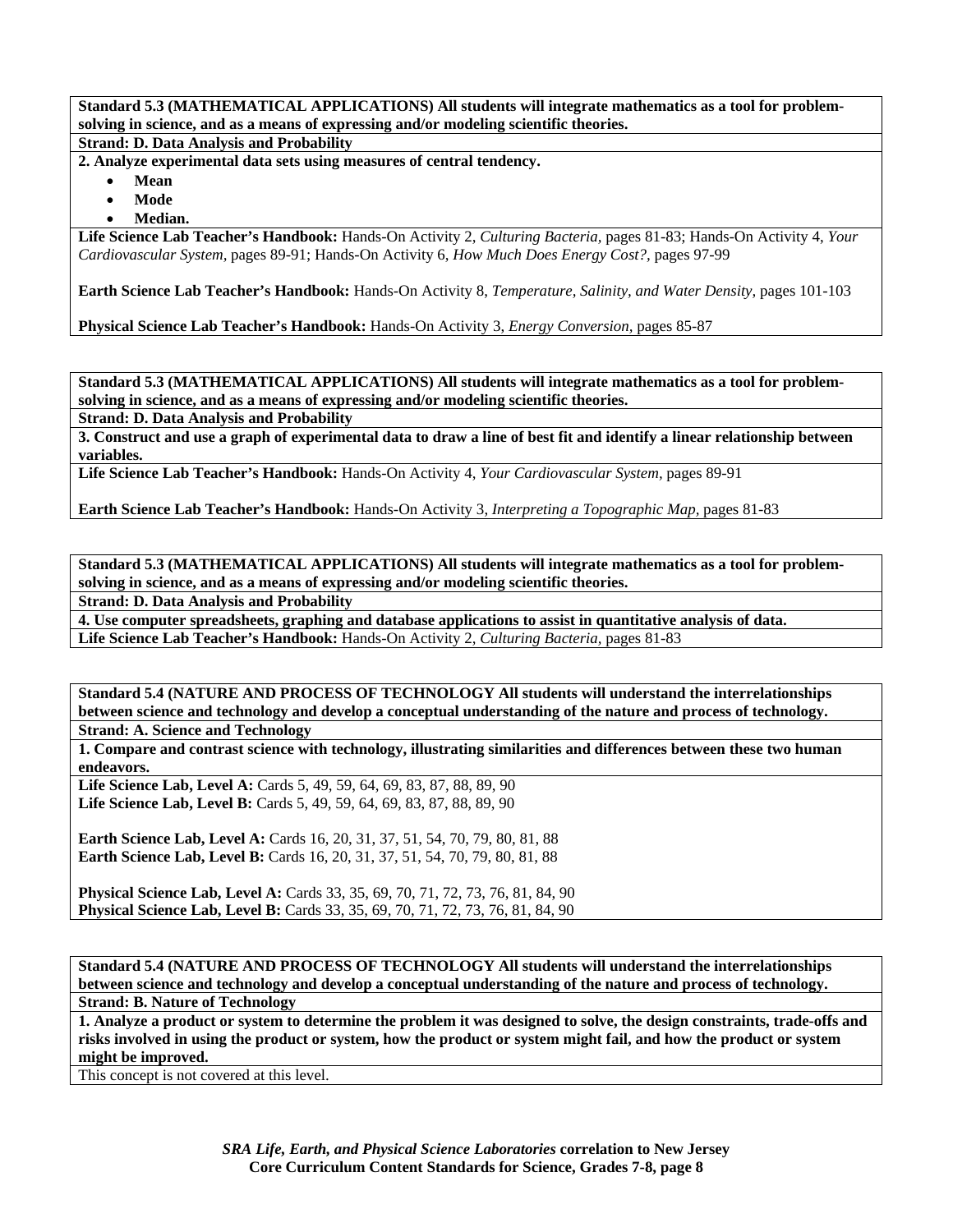**Standard 5.4 (NATURE AND PROCESS OF TECHNOLOGY All students will understand the interrelationships between science and technology and develop a conceptual understanding of the nature and process of technology. Strand: C. Technological Design** 

**1. Recognize how feedback loops are used to control systems.** 

This concept is not covered at this level.

**Standard 5.5 (CHARACTERISTICS OF LIFE) All students will gain an understanding of the structure, characteristics, and basic needs of organisms and will investigate the diversity of life.** 

**Strand: A. Matter, Energy, and Organizations in Living Systems** 

**1. Explain how the products of respiration and photosynthesis are recycled.** 

Life Science Lab, Level A: Cards 7, 16, 17, 76 Life Science Lab, Level B: Cards 7, 16, 17, 76

**Physical Science Lab, Level A: Card 38** Physical Science Lab, Level B: Card 38

**Standard 5.5 (CHARACTERISTICS OF LIFE) All students will gain an understanding of the structure, characteristics, and basic needs of organisms and will investigate the diversity of life.** 

**Strand: A. Matter, Energy, and Organizations in Living Systems** 

**2. Recognize that complex multicellular organisms, including humans, are composed of and defined by interactions of the following:** 

- **Cells**
- **Tissues**
- **Organs**
- **Systems.**

**Life Science Lab, Level A:** Cards 44, 45, 46, 47, 48, 49, 50, 51, 52, 53, 54, 55, 56, 57, 58

**Life Science Lab, Level B:** Cards 44, 45, 46, 47, 48, 49, 50, 51, 52, 53, 54, 55, 56, 57, 58

**Life Science Lab Teacher's Handbook:** Hands-On Activity 4, *Your Cardiovascular System,* pages 89-91

**Standard 5.5 (CHARACTERISTICS OF LIFE) All students will gain an understanding of the structure, characteristics, and basic needs of organisms and will investigate the diversity of life.** 

**Strand: B. Diversity and Biological Evolution** 

**1. Compare and contrast kinds of organisms using their internal and external characteristics.** 

Life Science Lab, Level A: Cards 11, 12, 13, 14, 15, 16, 17, 18, 19, 20, 21, 22, 25, 27, 28, 29, 30, 31, 32, 33, 34, 35, 36, 37, 38, 39, 40

Life Science Lab, Level B: Cards 11, 12, 13, 14, 15, 16, 17, 18, 19, 20, 21, 22, 25, 27, 28, 29, 30, 31, 32, 33, 34, 35, 36, 37, 38, 39, 40

**Life Science Lab Teacher's Handbook:** Hands-On Activity 2, *Culturing Bacteria,* pages 81-83; Hands-On Activity 3, *Investigating Arthropods,* pages 85-87

**Standard 5.5 (CHARACTERISTICS OF LIFE) All students will gain an understanding of the structure, characteristics, and basic needs of organisms and will investigate the diversity of life.** 

**Strand: B. Diversity and Biological Evolution** 

**2. Discuss how changing environmental conditions can result in evolution or extinction of a species.** 

Life Science Lab, Level A: Cards 67, 86 Life Science Lab, Level B: Cards 67, 86

**Earth Science Lab, Level A: Cards 32, 33, 34 Earth Science Lab, Level B: Cards 32, 33, 34**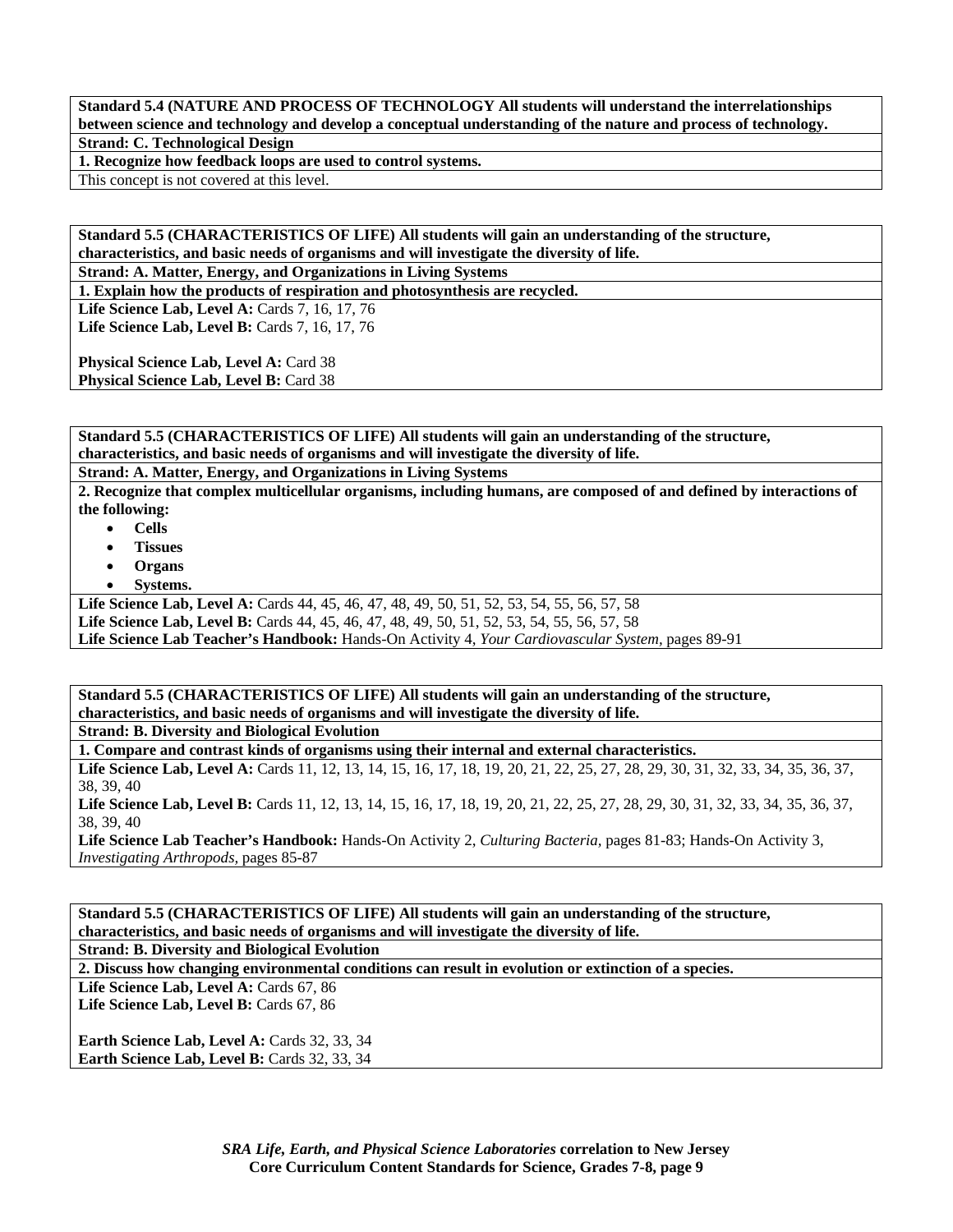**Standard 5.5 (CHARACTERISTICS OF LIFE) All students will gain an understanding of the structure, characteristics, and basic needs of organisms and will investigate the diversity of life.** 

**Strand: B. Diversity and Biological Evolution** 

**3. Recognize that individual organisms with certain traits are more likely to survive and have offspring.** 

**Life Science Lab, Level A:** Cards 23, 24, 41, 43, 65, 66, 67 **Life Science Lab, Level B:** Cards 23, 24, 41, 43, 65, 66, 67

**Standard 5.5 (CHARACTERISTICS OF LIFE) All students will gain an understanding of the structure, characteristics, and basic needs of organisms and will investigate the diversity of life.** 

**Strand: C. Reproduction and Heredity** 

**1. Describe how the sorting and recombining of genetic material results in the potential for variation among offspring of humans and other species.** 

Life Science Lab, Level A: Cards 61, 62, 63, 64 Life Science Lab, Level B: Cards 61, 62, 63, 64

**Standard 5.6 (Chemistry) All students will gain an understanding of the structure and behavior of matter.** 

**Strand: A. Structure and Properties of Matter** 

**1. Know that all matter is composed of atoms that may join together to form molecules.** 

**Physical Science Lab, Level A: Cards 3, 4** 

**Physical Science Lab, Level B: Cards 3, 4** 

**Standard 5.6 (Chemistry) All students will gain an understanding of the structure and behavior of matter.** 

**Strand: A. Structure and Properties of Matter** 

**2. Recognize that the phase of matter is determined by the arrangement and motion of atoms and molecules and that the motion of these particles is related to the energy of the system.** 

**Physical Science Lab, Level A: Cards 5, 6, 7, 42** 

**Physical Science Lab, Level B: Cards 5, 6, 7, 42** 

**Standard 5.6 (Chemistry) All students will gain an understanding of the structure and behavior of matter. Strand: A. Structure and Properties of Matter** 

**3. Know that there are groups of elements that have similar properties, including highly reactive metals, less reactive metals, highly reactive non-metals, and some almost completely non-reactive gases.** 

**Physical Science Lab, Level A:** Cards 17, 18, 19, 20

**Physical Science Lab, Level B: Cards 17, 18, 19, 20** 

**Standard 5.6 (Chemistry) All students will gain an understanding of the structure and behavior of matter. Strand: A. Structure and Properties of Matter** 

**4. Recognize that a mixture often can be separated into the original substances using one or more of their characteristic physical properties.** 

Physical Science Lab, Level A: Cards 12, 13 Physical Science Lab, Level B: Cards 12, 13

**Standard 5.6 (Chemistry) All students will gain an understanding of the structure and behavior of matter.** 

**Strand: B. Chemical Reactions** 

**1. Show that substances can chemically react with each other to form new substances having properties different from those of the original substance.** 

Physical Science Lab, Level A: Cards 9, 27, 28, 29, 30

**Physical Science Lab, Level B: Cards 9, 27, 28, 29, 30** 

**Physical Science Lab Teacher's Handbook:** Hands-On Activity 2, *Chemical Reaction Rates,* pages 81-83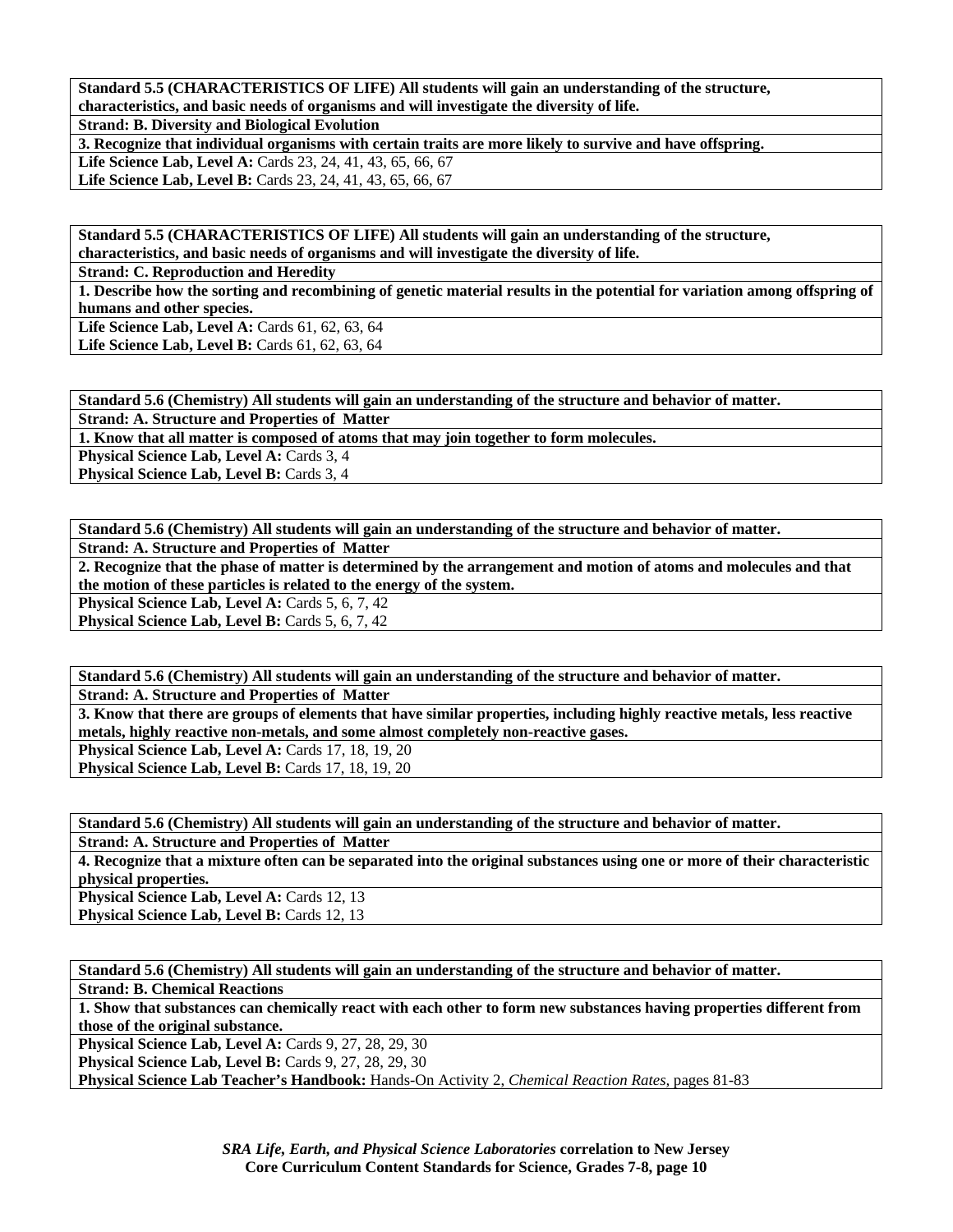**Standard 5.6 (Chemistry) All students will gain an understanding of the structure and behavior of matter. Strand: B. Chemical Reactions** 

**2. Show that in most chemical reactions energy is transferred into or out of a system.** 

**Physical Science Lab, Level A: Cards 9, 27, 28, 29, 30** 

**Physical Science Lab, Level B:** Cards 9, 27, 28, 29, 30

**Physical Science Lab Teacher's Handbook:** Hands-On Activity 2, *Chemical Reaction Rates,* pages 81-83

**Standard 5.6 (Chemistry) All students will gain an understanding of the structure and behavior of matter. Strand: B. Chemical Reactions** 

**3. Demonstrate that regardless how substances within a simple closed system interact, the total mass of the system remains the same.** 

**Physical Science Lab, Level A: Cards 9, 27, 28, 29, 30** 

**Physical Science Lab, Level B: Cards 9, 27, 28, 29, 30** 

**Physical Science Lab Teacher's Handbook:** Hands-On Activity 2, *Chemical Reaction Rates,* pages 81-83

**Standard 5.6 (Chemistry) All students will gain an understanding of the structure and behavior of matter.** 

**Strand: B. Chemical Reactions** 

**4. Illustrate how atoms are rearranged when substances react, but that the total number of atoms and the total mass of the products remain the same as the original substances.** 

**Physical Science Lab, Level A: Cards 9, 27, 28, 29, 30** 

**Physical Science Lab, Level B: Cards 9, 27, 28, 29, 30** 

**Physical Science Lab Teacher's Handbook:** Hands-On Activity 2, *Chemical Reaction Rates,* pages 81-83

**Standard 5.7 (PHYSICS) All students will gain an understanding of natural laws as they apply to motion, forces, and energy transformations.** 

**Strand: A. Motion and Forces** 

**1. Use quantitative data to show that when more than one force acts on an object at the same time, the forces reinforce or cancel each other producing a net (unbalanced) force that will change speed and/or direction of the object. Physical Science Lab, Level A:** Cards 53, 54, 55, 56, 57, 58, 59 **Physical Science Lab, Level B:** Cards 53, 54, 55, 56, 57, 58, 59

**Physical Science Lab Teacher's Handbook:** Hands-On Activity 4, *Reducing Friction,* pages 89-91

**Standard 5.7 (PHYSICS) All students will gain an understanding of natural laws as they apply to motion, forces, and energy transformations.** 

**Strand: A. Motion and Forces** 

**2. Recognize that every object exerts a gravitational force on every other object, and that the force depends on how much mass the objects have and how far apart they are.** 

**Physical Science Lab, Level A: Cards 57, 59** 

**Physical Science Lab, Level B: Cards 57, 59** 

**Standard 5.7 (PHYSICS) All students will gain an understanding of natural laws as they apply to motion, forces, and energy transformations.** 

**Strand: B. Energy Transformations** 

**1. Recognize that the sun is a major source of the Earth's energy and that solar energy includes visible, infrared and ultraviolet radiation.** 

Life Science Lab, Level A: Cards 17, 76 Life Science Lab, Level B: Cards 17, 76

**Earth Science Lab, Level A: Cards 38, 55, 58 Earth Science Lab, Level B: Cards 38, 55, 58** 

Physical Science Lab, Level A: Cards 46, 82, 83, 85 **Physical Science Lab, Level B: Cards 46, 82, 83, 85**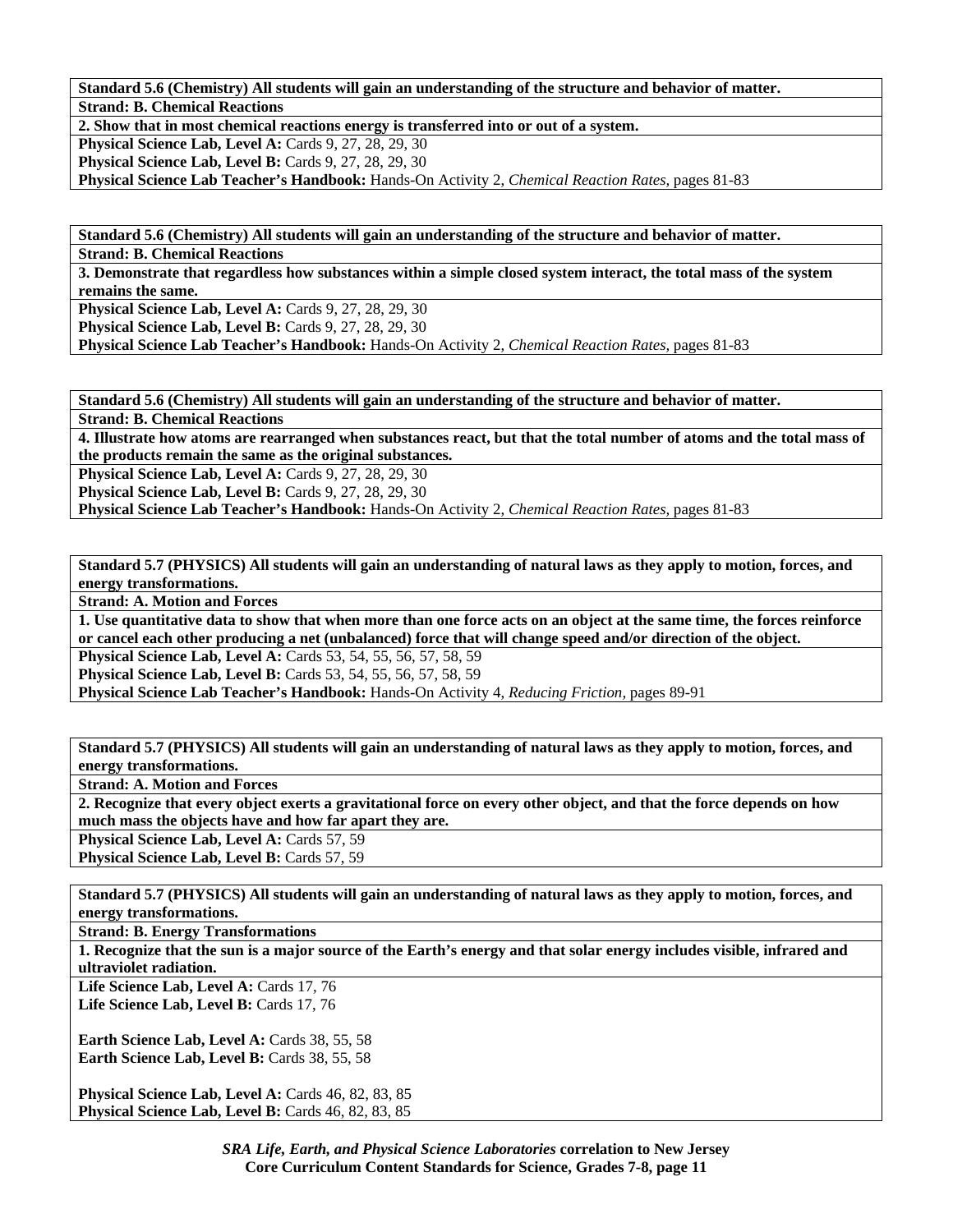**Standard 5.7 (PHYSICS) All students will gain an understanding of natural laws as they apply to motion, forces, and energy transformations.** 

**Strand: B. Energy Transformations** 

**2. Describe the nature of various forms of energy, including heat, light, sound, chemical, mechanical, and electrical and trace energy transformations from one form to another.** 

**Physical Science Lab, Level A:** Cards 34, 36, 37, 38, 39, 40, 41, 42, 45, 46, 47, 48, 49, 66, 67, 68, 69, 74, 77, 78, 79, 80, 82, 83

**Physical Science Lab, Level B:** Cards 34, 36, 37, 38, 39, 40, 41, 42, 45, 46, 47, 48, 49, 66, 67, 68, 69, 74, 77, 78, 79, 80, 82, 83

**Physical Science Lab Teacher's Handbook:** Hands-On Activity 3, *Energy Conversion,* pages 85-87; Hands-On Activity 5, *Making a Potato Battery,* pages 93-95; Hands-On Activity 6, *Making Sound,* pages 97-99

**Standard 5.7 (PHYSICS) All students will gain an understanding of natural laws as they apply to motion, forces, and energy transformations.** 

**Strand: B. Energy Transformations** 

**3. Describe how heat can be conducted through materials or transferred across space by radiation and know that is the material is a fluid, convection currents may aid the transfer of heat.** 

Earth Science Lab, Level A: Cards 10, 38, 87

Earth Science Lab, Level B: Cards 10, 38, 87

Physical Science Lab, Level A: Cards 42, 43, 44, 46 **Physical Science Lab, Level B:** Cards 42, 43, 44, 46

**Standard 5.7 (PHYSICS) All students will gain an understanding of natural laws as they apply to motion, forces, and energy transformations.** 

**Strand: B. Energy Transformations** 

**4. Show that light is reflected, refracted, or absorbed when it interacts with matter and that color may appear as a result of this interaction.** 

**Physical Science Lab, Level A: Cards 85, 86, 87, 88, 89 Physical Science Lab, Level B:** Cards 85, 86, 87, 88, 89

**Standard 5.8 (EARTH SCIENCE) All students will gain an understanding of the structure, dynamics, and geographical systems of the Earth.** 

**Strand: A. Earth's Properties and Materials** 

**1. Observe that most rocks and soils are made of several substances or minerals.** 

**Earth Science Lab, Level A: Cards 3, 4, 5, 6, 7, 8, 9** 

**Earth Science Lab, Level B:** Cards 3, 4, 5, 6, 7, 8, 9

**Earth Science Lab Teacher's Handbook:** Hands-On Activity 1, *Identifying Minerals with the Mohs Scale,* pages 73-75

**Standard 5.8 (EARTH SCIENCE) All students will gain an understanding of the structure, dynamics, and geographical systems of the Earth.** 

**Strand: A. Earth's Properties and Materials** 

**2. Observe that the properties of soil vary from place to place and will affect the soil's ability to support life.** 

Earth Science Lab, Level A: Cards 23, 29

**Earth Science Lab, Level B: Cards 23, 29**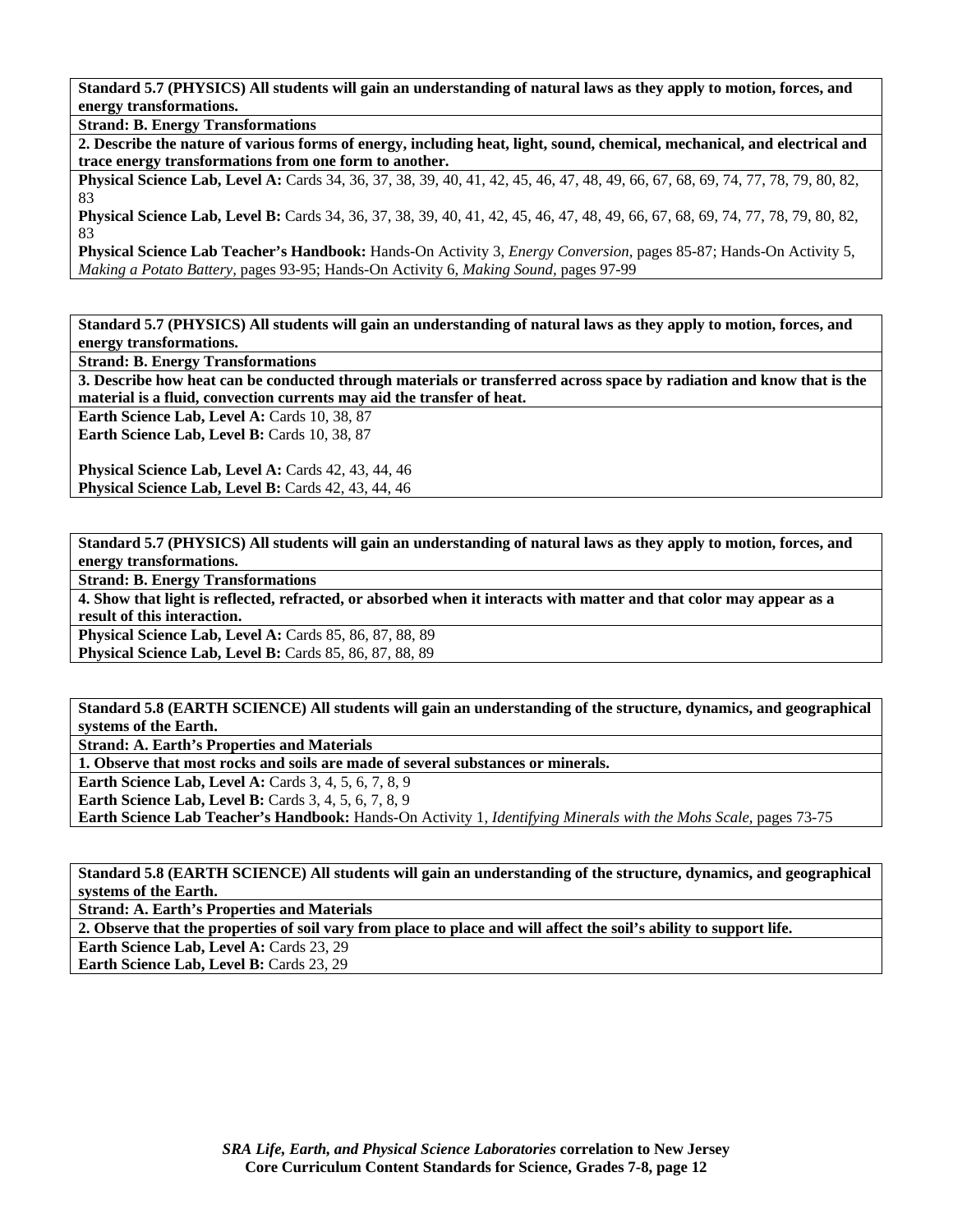**Standard 5.8 (EARTH SCIENCE) All students will gain an understanding of the structure, dynamics, and geographical systems of the Earth.** 

**Strand: A. Earth's Properties and Materials** 

**3. Recognize that fossils provide evidence about the plants and animals that lived long ago and the nature of the environment at that time.** 

Life Science Lab, Level A: Cards 67, 68

Life Science Lab, Level B: Cards 67, 68

**Life Science Lab Teacher's Handbook:** Hands-On Activity 5, *Making Fossils,* pages 93-95

**Earth Science Lab, Level A: Cards 32, 33, 34 Earth Science Lab, Level B:** Cards 32, 33, 34

**Standard 5.8 (EARTH SCIENCE) All students will gain an understanding of the structure, dynamics, and geographical systems of the Earth.** 

**Strand: B. Atmosphere and Water** 

**1. Describe conditions in the atmosphere that lead to weather systems and how these systems are represented on weather maps.** 

**Earth Science Lab, Level A:** Cards 38, 39, 40, 41, 43, 44, 45, 46, 47, 48, 49, 50, 51, 52, 53, 54 **Earth Science Lab, Level B:** Cards 38, 39, 40, 41, 43, 44, 45, 46, 47, 48, 49, 50, 51, 52, 53, 54 **Earth Science Lab Teacher's Handbook:** Hands-On Activity 6, *Modeling a Tornado,* pages 93-95

**Standard 5.8 (EARTH SCIENCE) All students will gain an understanding of the structure, dynamics, and geographical systems of the Earth.** 

**Strand: C. Process that Shape the Earth** 

**1. Explain how Earth's landforms and materials are created through constructive and destructive processes.** 

**Earth Science Lab, Level A:** Cards 9, 10, 11, 12, 13, 14, 15, 16, 17, 21, 22, 24, 25, 26, 27, 28

Earth Science Lab, Level B: Cards 9, 10, 11, 12, 13, 14, 15, 16, 17, 21, 22, 24, 25, 26, 27, 28

**Earth Science Lab Teacher's Handbook:** Hands-On Activity 2, *Plate Boundaries in Action,* pages 77-79

**Standard 5.8 (EARTH SCIENCE) All students will gain an understanding of the structure, dynamics, and geographical systems of the Earth.** 

**Strand: C. Process that Shape the Earth** 

**2. Show how successive layers of sedimentary rock and the fossils contained in them can be used to confirm the age, history, changing life forms, and geology of Earth.** 

**Earth Science Lab, Level A:** Cards 30, 32, 33, 34 **Earth Science Lab, Level B: Cards 30, 32, 33, 34** 

**Standard 5.8 (EARTH SCIENCE) All students will gain an understanding of the structure, dynamics, and geographical systems of the Earth.** 

**Strand: D. How We Study the Earth** 

**1. Utilize data gathered from emerging technologies (e.g., geographic information system (GIS) and global positioning systems (GPS) to create representations and describe processes of change on the Earth's surface.** 

Life Science Lab, Level A: Card 83 Life Science Lab, Level B: Card 83

**Earth Science Lab, Level A: Cards 18, 19, 20, 21 Earth Science Lab, Level B: Cards 18, 19, 20, 21 Earth Science Lab Teacher's Handbook:** Hands-On Activity 3, *Interpreting a Topographic Map,* pages 81-83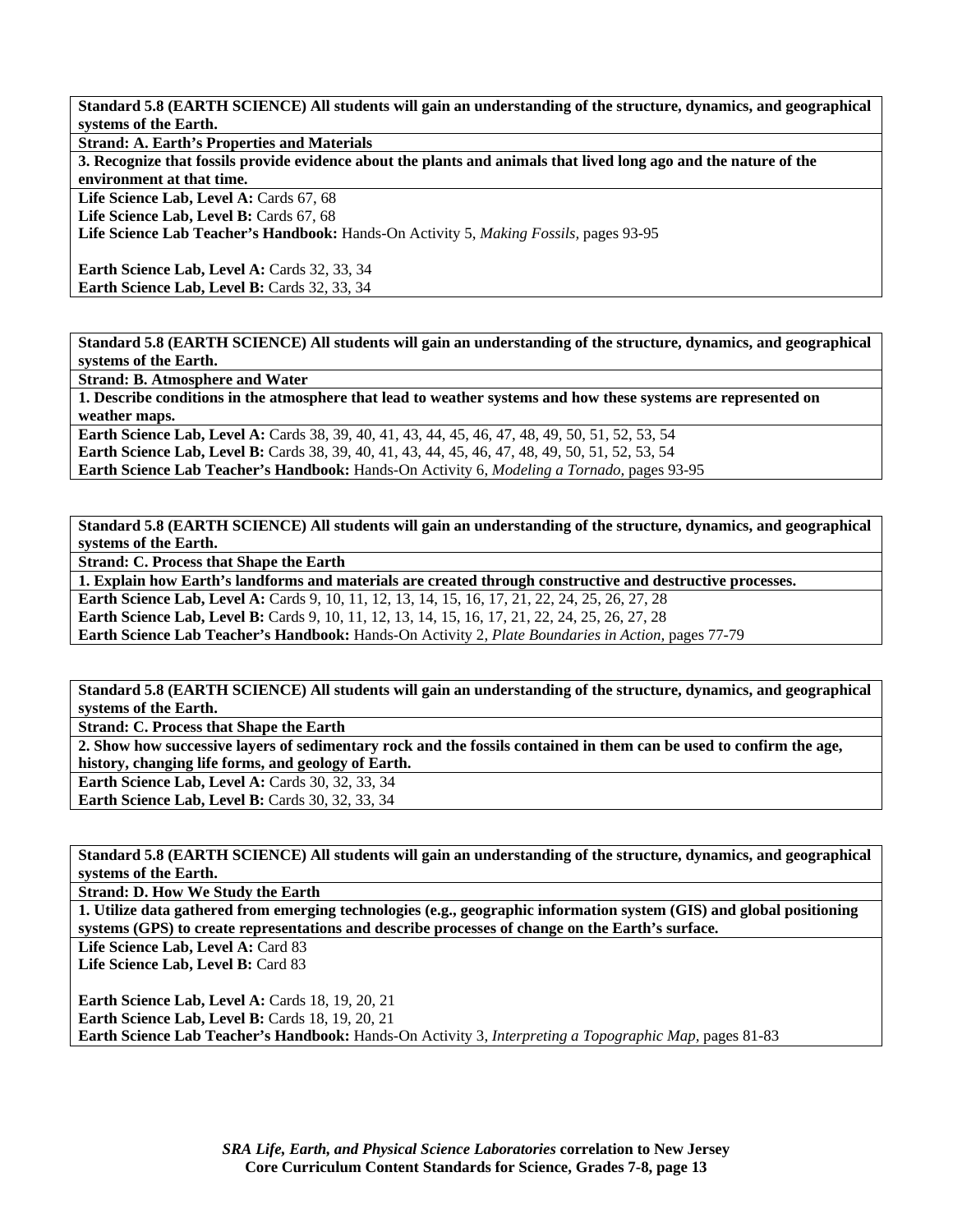**Standard 5.8 (EARTH SCIENCE) All students will gain an understanding of the structure, dynamics, and geographical systems of the Earth.** 

**Strand: D. How We Study the Earth** 

**2. Explain how technology designed to investigate features of the Earth's surface impacts how scientists study the Earth.** 

**Earth Science Lab, Level A: Cards 16, 20, 31** Earth Science Lab, Level B: Cards 16, 20, 31

**Standard 5.9 (ASTRONOMY AND SPACE SCIENCE) All students will gain an understanding of the origin, evolution, and structure of the universe.** 

**Strand: A. Earth, Moon, Sun System** 

**1. Investigate the Earth, moon, and sun as a system and explain how the motion of these bodies results in the phases of the moon and eclipses. Earth Science Lab, Level A: Cards 62, 63, 64, 65, 66** 

**Earth Science Lab, Level B:** Cards 62, 63, 64, 65, 66

**Standard 5.9 (ASTRONOMY AND SPACE SCIENCE) All students will gain an understanding of the origin, evolution, and structure of the universe.** 

**Strand: A. Earth, Moon, Sun System** 

**2. Explain how the regular and predictable motions of the Earth and moon produce tides.** 

**Earth Science Lab, Level A: Cards 46, 90** Earth Science Lab, Level B: Cards 46, 90

**Physical Science Lab, Level A: Card 48 Physical Science Lab, Level B: Card 48** 

**Standard 5.9 (ASTRONOMY AND SPACE SCIENCE) All students will gain an understanding of the origin, evolution, and structure of the universe.** 

**Strand: A. Earth, Moon, Sun System** 

**3. Explain how the tilt, rotation, and orbital pattern of the Earth relative to the sun produces seasons and weather patterns.** 

Earth Science Lab, Level A: Card 62 **Earth Science Lab, Level B: Card 62** 

**Standard 5.9 (ASTRONOMY AND SPACE SCIENCE) All students will gain an understanding of the origin, evolution, and structure of the universe.** 

**Strand: B. Solar System** 

**1. Describe the physical characteristics of the planets and other objects within the solar system and compare Earth to the rest of the planets.** 

**Earth Science Lab, Level A:** Cards 68, 69, 70, 71, 72, 73 **Earth Science Lab, Level B:** Cards 68, 69, 70, 71, 72, 73

**Standard 5.9 (ASTRONOMY AND SPACE SCIENCE) All students will gain an understanding of the origin, evolution, and structure of the universe.** 

**Strand: C. Stars** 

**1. Understand that the sun is a star and that it shares characteristics with other stars.** 

**Earth Science Lab, Level A: Cards 67, 75, 76** 

**Earth Science Lab, Level B: Cards 67, 75, 76**